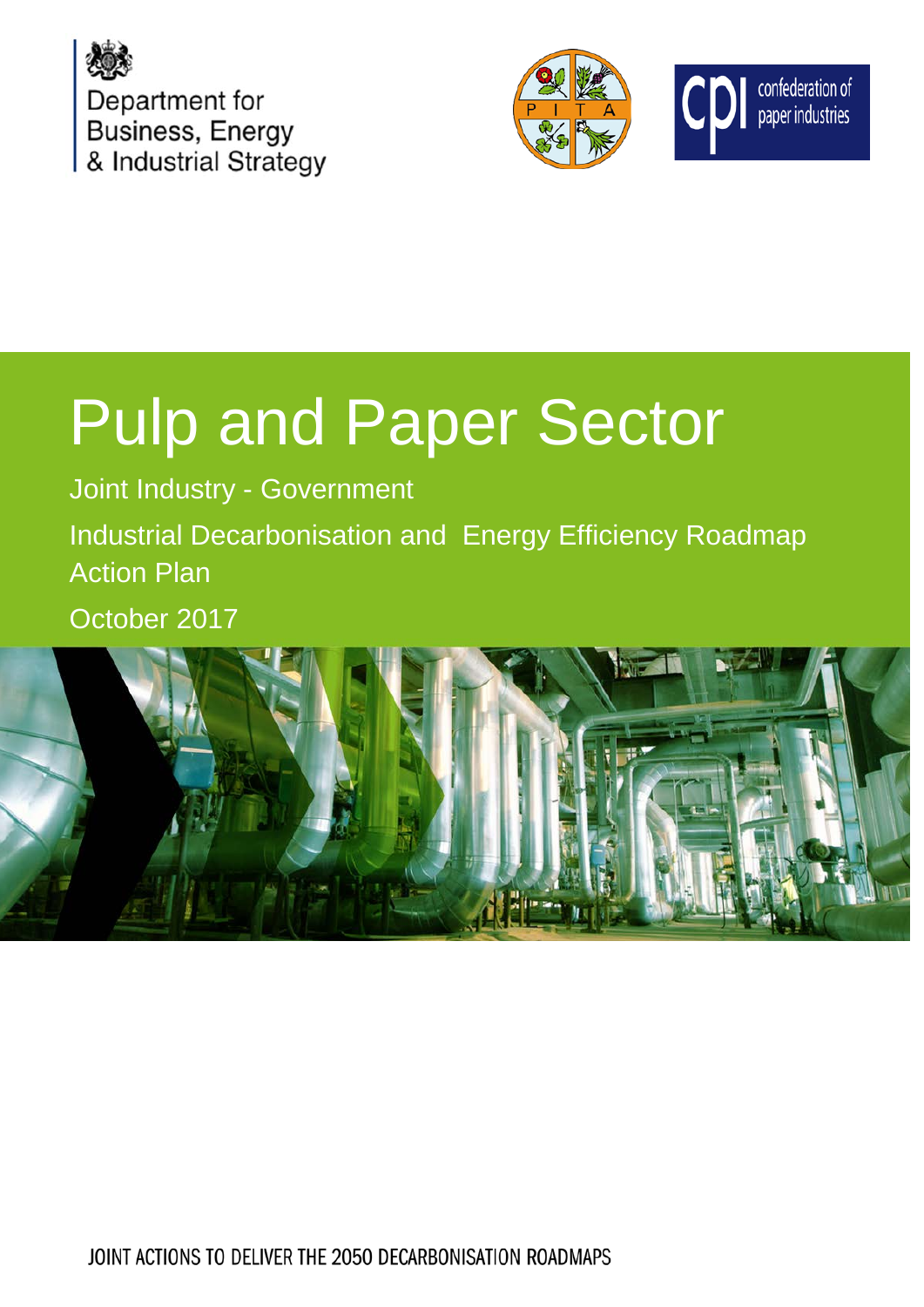## **Contents**

| <b>FOREWORD FROM THE MINISTER OF STATE</b><br>3                                                                     |                                                                                                                                       |    |
|---------------------------------------------------------------------------------------------------------------------|---------------------------------------------------------------------------------------------------------------------------------------|----|
| 1.                                                                                                                  | <b>INTRODUCTION AND POLICY OVERVIEW</b>                                                                                               | 9  |
| 2.                                                                                                                  | <b>ACTIONS</b>                                                                                                                        | 13 |
| 2.1 Action 1: Facilitate greater access to finance for energy efficiency and decarbonisation-related<br>investments |                                                                                                                                       | 13 |
|                                                                                                                     | 2.2 Action 2: To identify and implement industrial heat recovery projects that realise benefits for<br>the sector                     |    |
|                                                                                                                     | 2.3 Action 3: Raise awareness of state-of-the-art energy efficiency technology and improve related<br>skills through training support |    |
|                                                                                                                     | 2.4 Action 4: Encourage greater use of sustainable biomass to deliver a lower carbon footprint                                        | 20 |
|                                                                                                                     | 2.5 Action 5: identify and deliver innovation including demonstration projects                                                        | 22 |
|                                                                                                                     | 2.6 Action 6: Increase activity at R & D stage relating to lowering carbon emissions and improving<br>energy efficiency               |    |
|                                                                                                                     | 2.7 Action 7: Contribute UK pulp and paper expertise to bolster UK biorefining initiatives and to<br>develop the bio-economy.         |    |
| 2.8 Action 8: Value Chain Collaboration in the UK pulp and paper sector                                             |                                                                                                                                       | 30 |
| 2.9                                                                                                                 | Action 9: Provide leadership and strategy in the UK pulp and paper sector                                                             | 32 |
|                                                                                                                     | 2.10 Action 10: Embedded renewable generation, demand side management and energy storage in<br>the pulp and paper sector              |    |
|                                                                                                                     | 2.11 Action 11: Consider the case for further investment in CHP in the sector                                                         | 36 |
| 3.                                                                                                                  | <b>GLOSSARY</b>                                                                                                                       | 38 |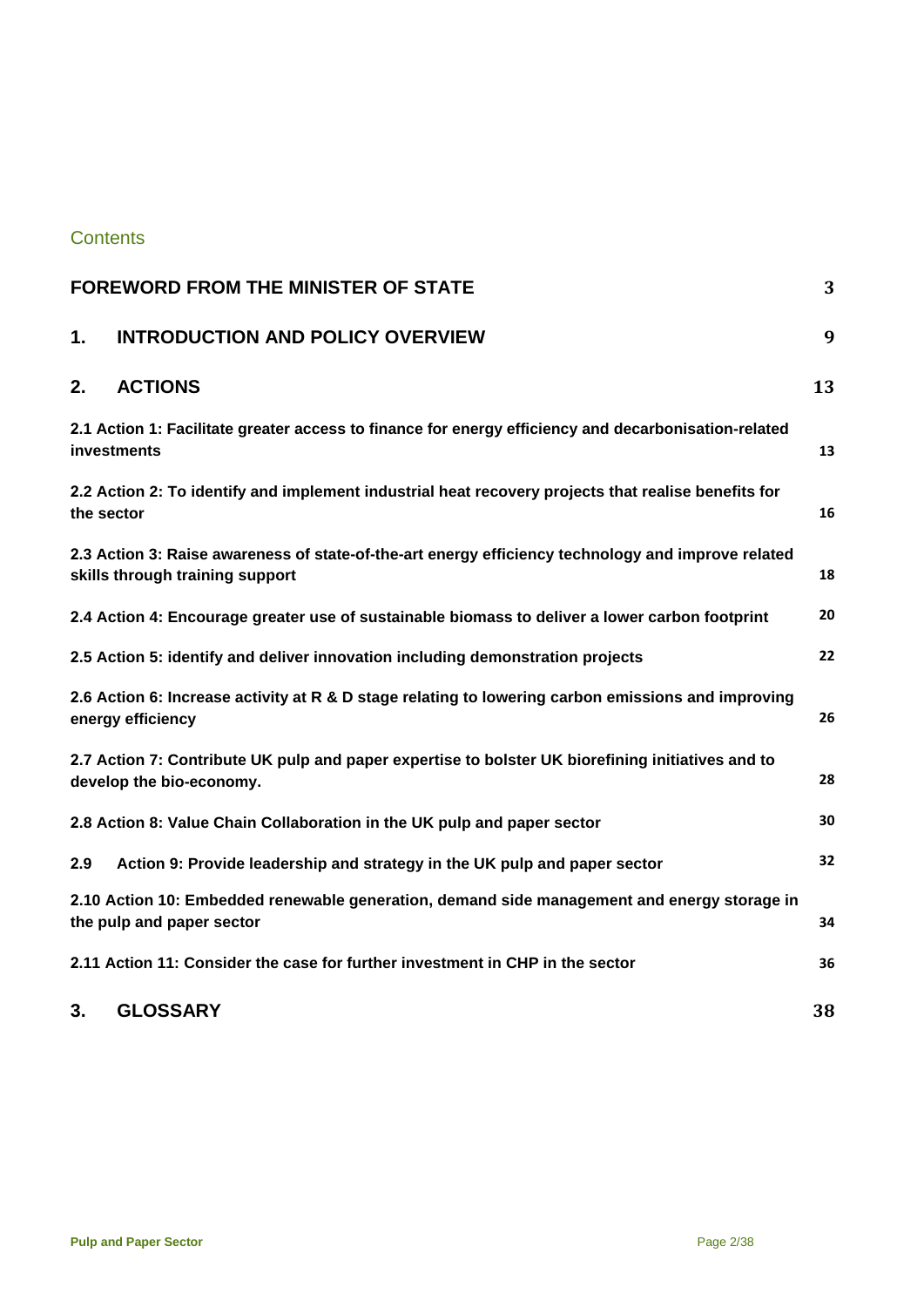## <span id="page-2-0"></span>**Foreword from the Minister of State**

With industry representing nearly a quarter of UK emissions, helping industrial sectors decarbonise and improve their energy efficiency is a crucial part of our Clean Growth Strategy for meeting the UK's legally binding Carbon Budgets. It will also be essential for achieving the Industrial Strategy's aims of reducing business energy costs, improving industrial productivity and competitiveness, and driving clean economic growth.

Globally, investment in clean technologies is rising while costs fall. Against this backdrop, few countries have been more successful than the UK in growing their economy while reducing emissions – cutting UK emissions by over  $40$  per cent<sup>[1](#page-2-1)</sup> while growing the gross domestic product of the overall UK economy by  $67\%^2$  $67\%^2$ . In parallel, the UK has been improving energy security, creating jobs and realising export opportunities as a result.

The Industrial Decarbonisation and Energy Efficiency Roadmaps project is a key collaboration between Government and industry to help industry decarbonise and improve its energy efficiency, whilst also improving its competitiveness. The publication of this action plan is an important milestone for the project, as it identifies commitments from all parties to enable the pulp and paper sector to decarbonise and improve its energy efficiency. These commitments build on the potential identified in [Phase 1](https://www.gov.uk/government/publications/industrial-decarbonisation-and-energy-efficiency-roadmaps-to-2050) of the Industrial Roadmaps project, which provided an evidence base of the carbon savings industry could expect to make in different decarbonisation scenarios.

The actions in this plan would not have been possible without such strong and constructive input from the Confederation of Paper Industries, the Paper Industry Technical Association and pulp and paper companies so I would like to extend a huge thank you to them for helping us get this far. They are voluntary but provide an important framework for future decarbonisation and energy efficiency improvements, all the way up to 2050. They cover specific technological solutions such as industrial heat recovery and fuel switching, and also wider themes such as innovation, skills development and investment which are all key pillars of the Industrial Strategy.

The identification and publication of these actions is not the end of the Industrial Roadmaps project. All parties are committed to working together to implement this action plan, while also meeting future decarbonisation challenges and opportunities as the landscape evolves. So its publication is in many ways a starting point to build on for further collaborative working, as well as a key project milestone in its own right. By building on the collaborative way of working that has been so effective so far, we will ensure this Action Plan makes a significant contribution to the Industrial Strategy's aim of

<span id="page-2-1"></span><sup>1</sup> Provisional 2016 emissions: BEIS provisional UK emissions statistics 1990-2016: [https://www.gov.uk/government/statistics/provisional-uk-greenhouse-gas-emissions-national-statistics-](https://www.gov.uk/government/statistics/provisional-uk-greenhouse-gas-emissions-national-statistics-2016) $\frac{2016}{2 \text{GHz}}$  $\frac{2016}{2 \text{GHz}}$  $\frac{2016}{2 \text{GHz}}$ 

<span id="page-2-2"></span><sup>2</sup> Office for National Statistics, 2017, ABMI GDP series,1990-2016: <https://www.ons.gov.uk/economy/grossdomesticproductgdp/timeseries/abmi/pgdp>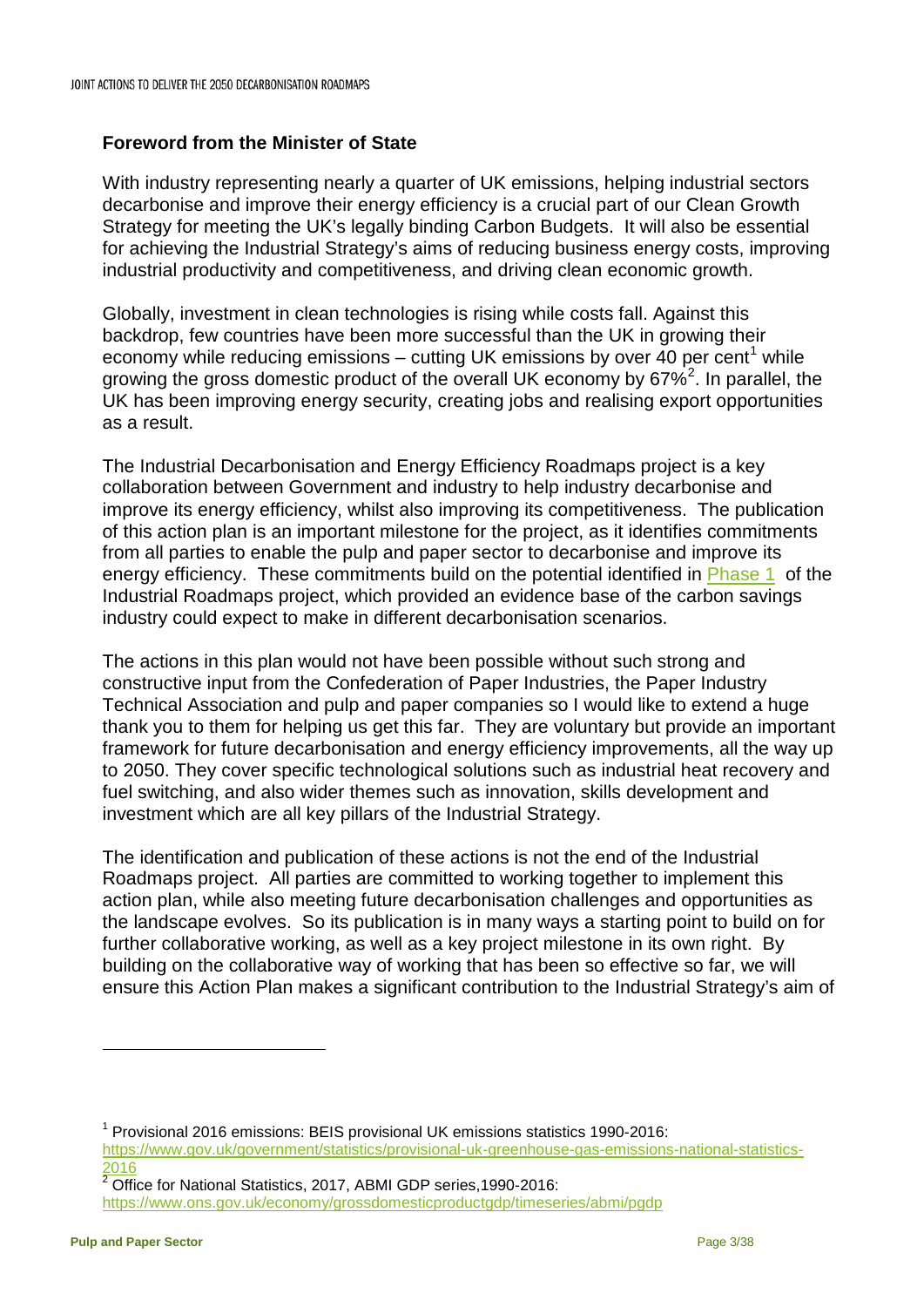delivering clean economic growth, and that it maximises the economic benefits from the UK's transition to a low carbon economy.



Clai Per

Claire Perry Minister of State for Climate Change and Industry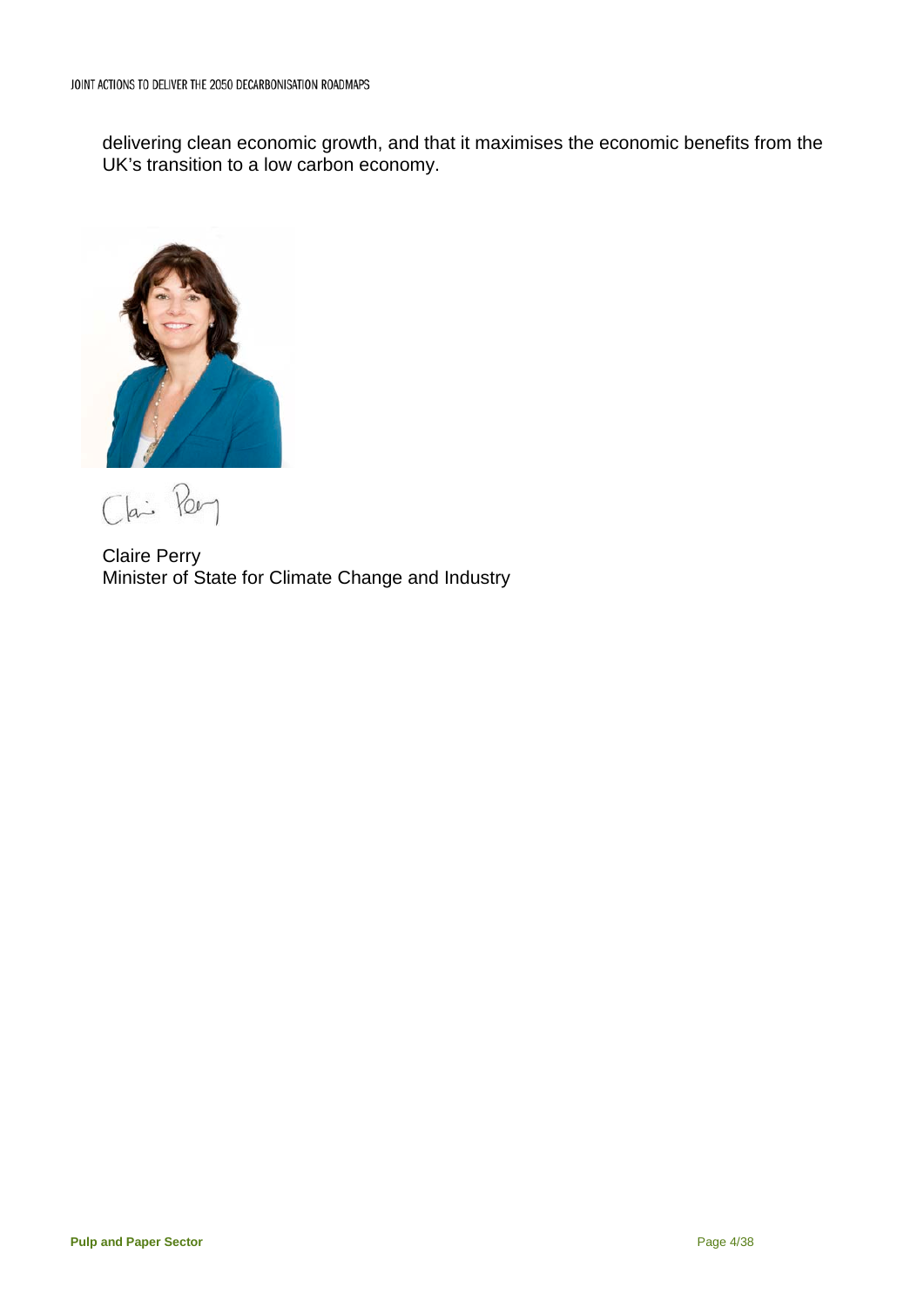#### **Industry Foreword**

The manufacture of paper is predominatly based on cellulose fibres, principally derived from managed forests - a renewable, recyclable and sustainable resource, at the heart of a growing bio-fibre based and low carbon economy. Resource efficiency is key, both through the support of forest management and also by recycling paper back into new products. The sector continually invests in energy efficiency measures and contains a large number of on-site power generation sets, that together with demand-side management, already make a substantial contribution towards decarbonisation and balancing the national electrical grid. With the right policy framework this contribution could become even larger.

Papermakers (and indeed the wider paper value chain) welcome the Roadmap partnership with Government. Especially important is the opportunity to explore the existing potential for the sector to decarbonise production, and (critically) better identify and understand barriers hindering progress over the longer term; though of course short and medium term issues cannot be neglected by Government as we need a sector both profitable and dynamic ready to face the long-term challenges identified through the Roadmap.

UK papermakers have already acted to reduce carbon emissions. Between 1990 (the base year for the UK Climate Change Act) and 2016, emissions of fossil derived carbon dioxide (both direct and indirect) from UK papermaking fell from 6.6 million to 2.3 million tonnes – a total reduction of 64% (CPI, 2017). Allowing for changed production levels, this means that in 1990, each tonne of UK made paper resulted in 1.3 tonnes of fossil CO2 being released, while in 2016 this figure has been reduced to 0.6 tonnes – a reduction of more than half (CPI, 2017), delivered by a combination of new plant, investment in CHP, improvements in energy efficiency and fuel switching to lower carbon energy sources.

Sadly, the number of UK mills has halved since 2000, with UK sites facing competitiveness challenges, including relatively high industrial electricity prices. Welcome progress has been made by Government in beginning to address this issue for a sub-set of sites, but continued action is required on energy cost as a pre-requisite to secure investment on the scale required to deliver the 2050 targets; the alternative is further de-industrialisation.

Being based on a renewable resource, sustainability is the foundation of the paper sector. The quickly growing bioeconomy and the 'Industry 4.0 revolution' presents a major opportunity for the sector to grow and change, and indeed at European level there is alreay a target to increase sector added value by 50% while still meeting decarbonisation targets. However to be able to deliver the neccissary scale of finance to deliver both new investments and energy efficiency, companies need to generate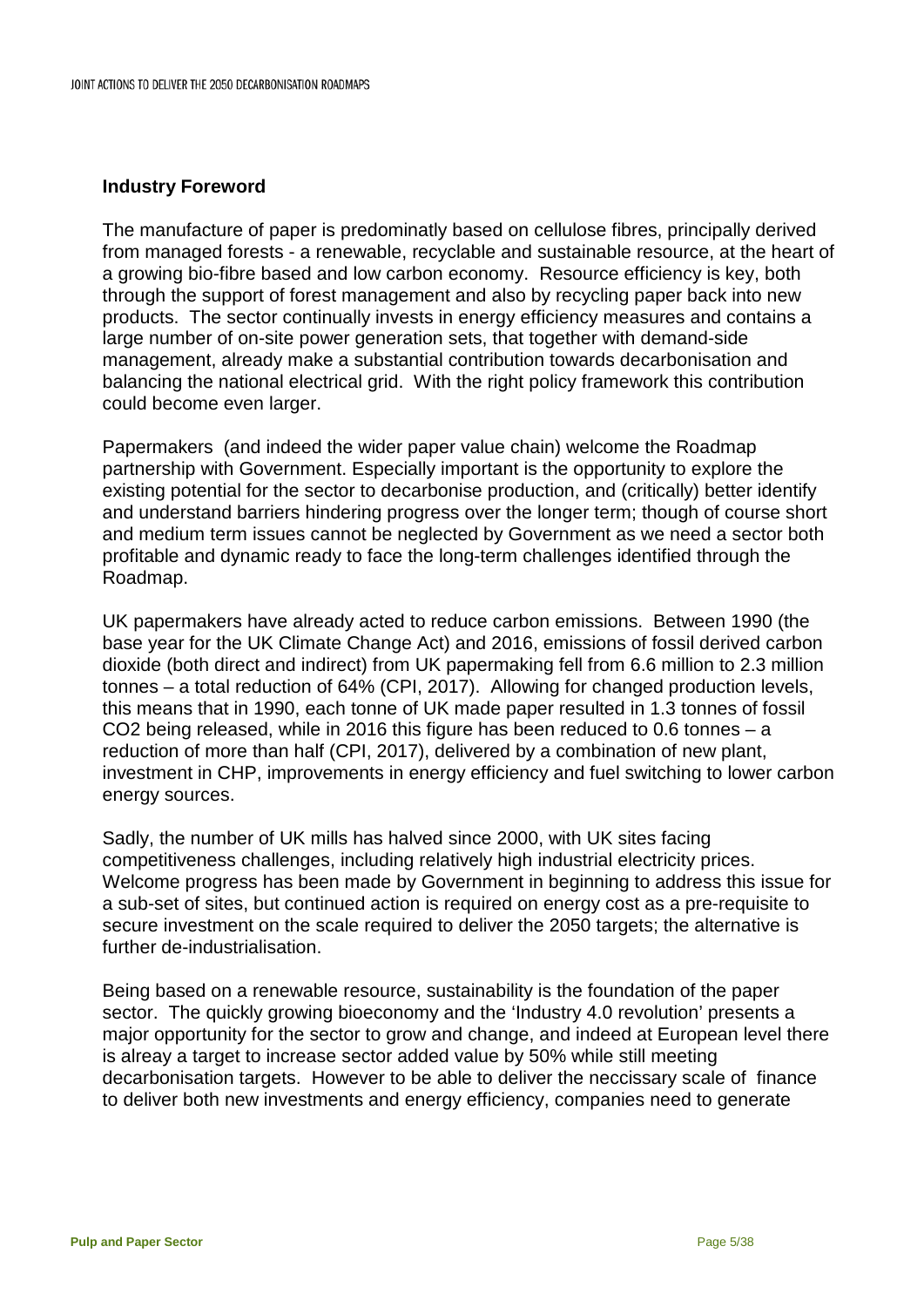profits and be confident that profits will continue to allow investments to be paid off. In the current environment of regulatory uncertainty, high regulatory cost<sup>[3](#page-5-0)</sup> and low profitability, strategic investments to deliver low carbon manufacturing must be linked to corporate responsibility; cost reduction; market evolution; and the cyclical replacement of equipment as part of long investment cycles.

The UK should be on the cusp of an industrial renaissance where the combination of Brexit and a renewed focus on industrial strategy creates the conditions for investment to flourish in the UK's foundation industries. But this will not happen by chance, and Government policy and the business strategies of companies with UK-based paper and pulp installations and other interests will need to dovetail closely to ensure that this opportunity is not missed. Government action will itself need to be coherent, to prevent the policies of other departments or local government frustrating the industrial strategy in implementation.

It follows that for industry to act, Government will need to act in collaboration with industry to make the UK an attractive place for low-carbon but energy intensive manufacturing to be located. Central to this aspiration is creating the the right investment climate to enable product innovation, research & development and the commercialisation of ideas here in the UK.

We welcome the collaborative work with Government on this action plan. As we continue to work together, and from a wider perspective, we would welcome further Government action on a number of priorities to support the decarbonisation and energy efficiency opportunities identified by the 2050 Roadmaps. These issues need to be addressed if the opportunities are to be delivered.

These include:

- Additional support for energy efficiency to bring the best available technologies to all UK operations;
- Providing long-term regulatory stability against which investments can be made;
- Delivering secure energy supplies at competitive prices;
- Confirming that support schemes are long-term and cover all affected installations;
- Ensuring that any targets are realistic and achievable;
- Supporting the development of markets for lower carbon products;
- Better accounting for embedded carbon in imported goods when setting polices;
- Further developing training schemes to provide suitably skilled staff;
- Taking the concept of a circular economy to maximise resource efficiency;

<span id="page-5-0"></span><sup>3</sup> [http://ec.europa.eu/growth/tools-databases/newsroom/cf/itemdetail.cfm?item\\_id=9000](http://ec.europa.eu/growth/tools-databases/newsroom/cf/itemdetail.cfm?item_id=9000)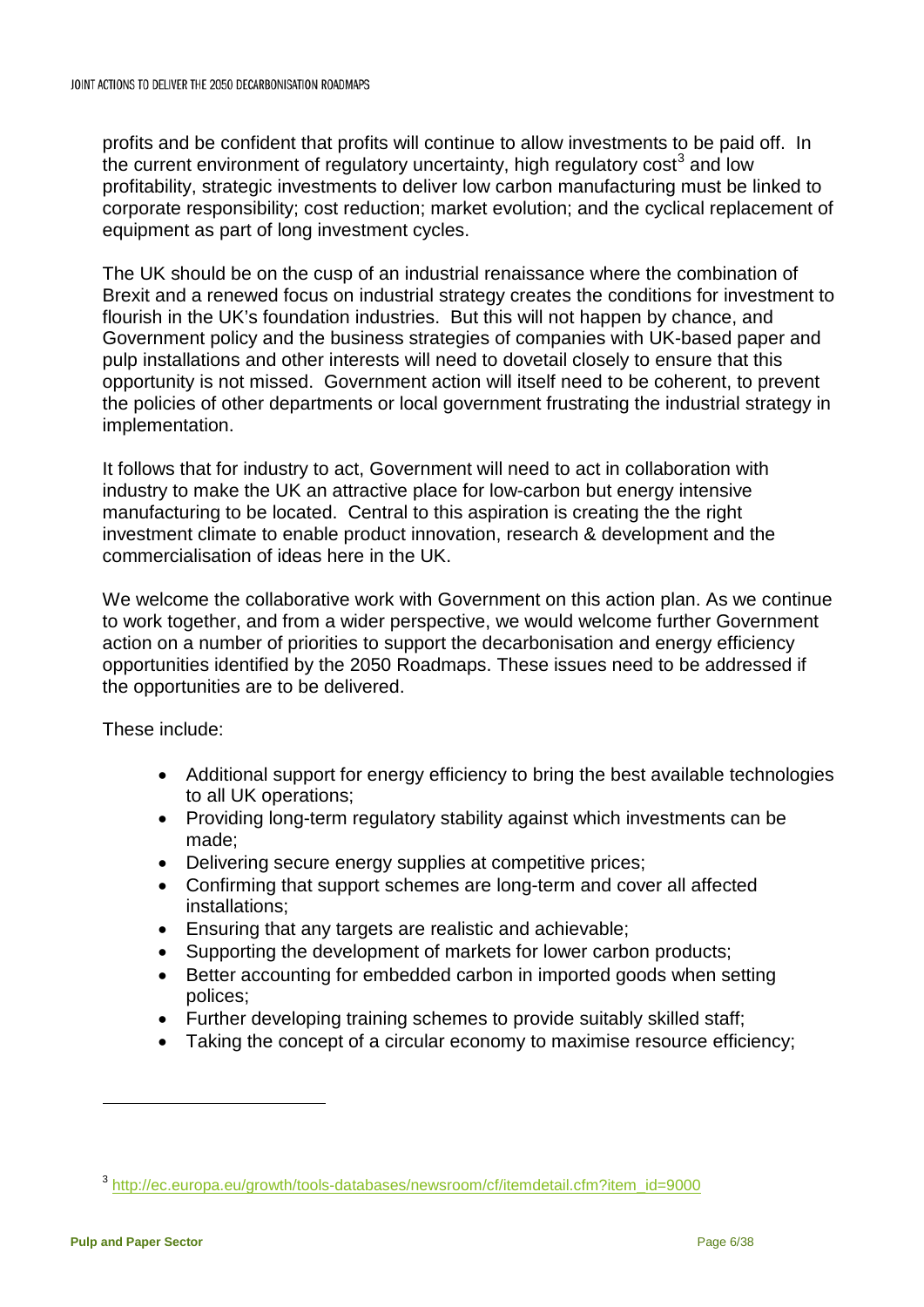• Reviewing the planning system to ensure investments in efficiency can be effectively delivered.

CPI & PITA October 2017



Barry Read **Andrew Large Andrew Large** The Paper Industry Technical Association **Confederation Confederation** of Paper

<u>Rocke</u>



**industries**

M. G.Lgr



*The parties named in this action plan support the actions attributed to them, but have not made a legally binding commitment to fulfill those actions.*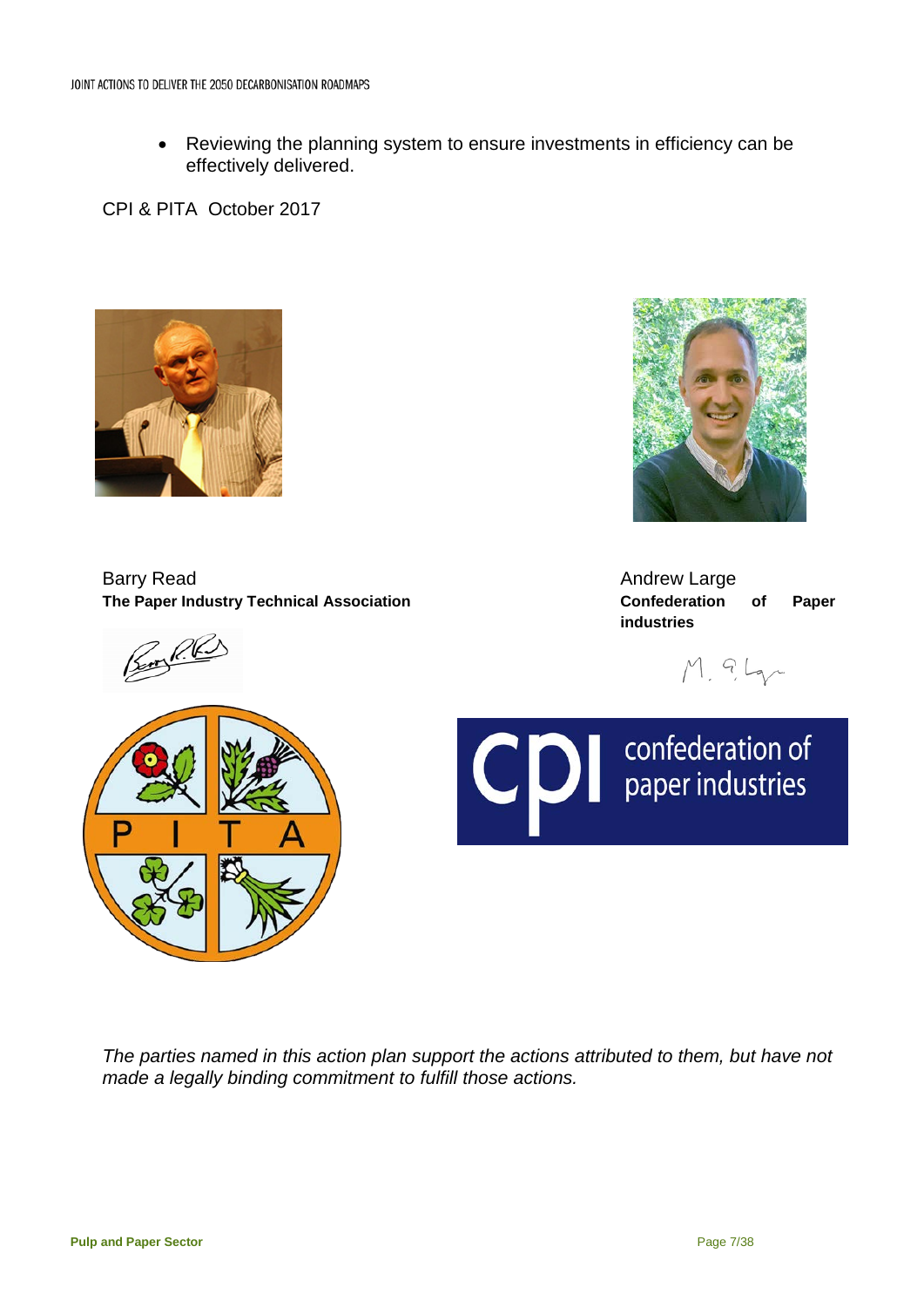This document describes priority agreed actions to be implemented by a range of stakeholders in the UK Pulp and Paper sector. The actions, which are intended to enable and deliver decarbonisation and energy efficiency in the UK while maintaining sector competitiveness, have been identified by stakeholders from industry, government and other parties. These include actors within the value chain, supply chain, institutions and academics. They focus on overcoming barriers and delivering the decarbonisation pathways identified in the previously published 2050 Industrial Roadmaps reports<sup>[4](#page-7-0)</sup>.

The parties to the agreement expect progress with addressing the identified issues to be monitored, and activities through the plan itself to be updated over time to reflect new developments and other changes.

This Action Plan is voluntary and jointly-owned between government and industry. Government Departments (led by BEIS) and the Paper & Pulp sector (led by CPI and PITA) will work together to oversee delivery of the Action Plan and future work, regularly updating on progress.

To achieve this, BEIS and the sector Trade Associations will set up a Roadmap Strategy Group to provide an ongoing forum to discuss and review the delivery of the tasks in this action plan.

The group will focus on:

- A review of Action Plan delivery, progress and reporting;
- A strategic overview of cross sectoral actions;
- Overseeing the development of future actions that can secure the objectives of the plan.

<span id="page-7-0"></span><sup>4</sup> https://www.gov.uk/government/publications/industrial-decarbonisation-and-energy-efficiency-roadmapsto-2050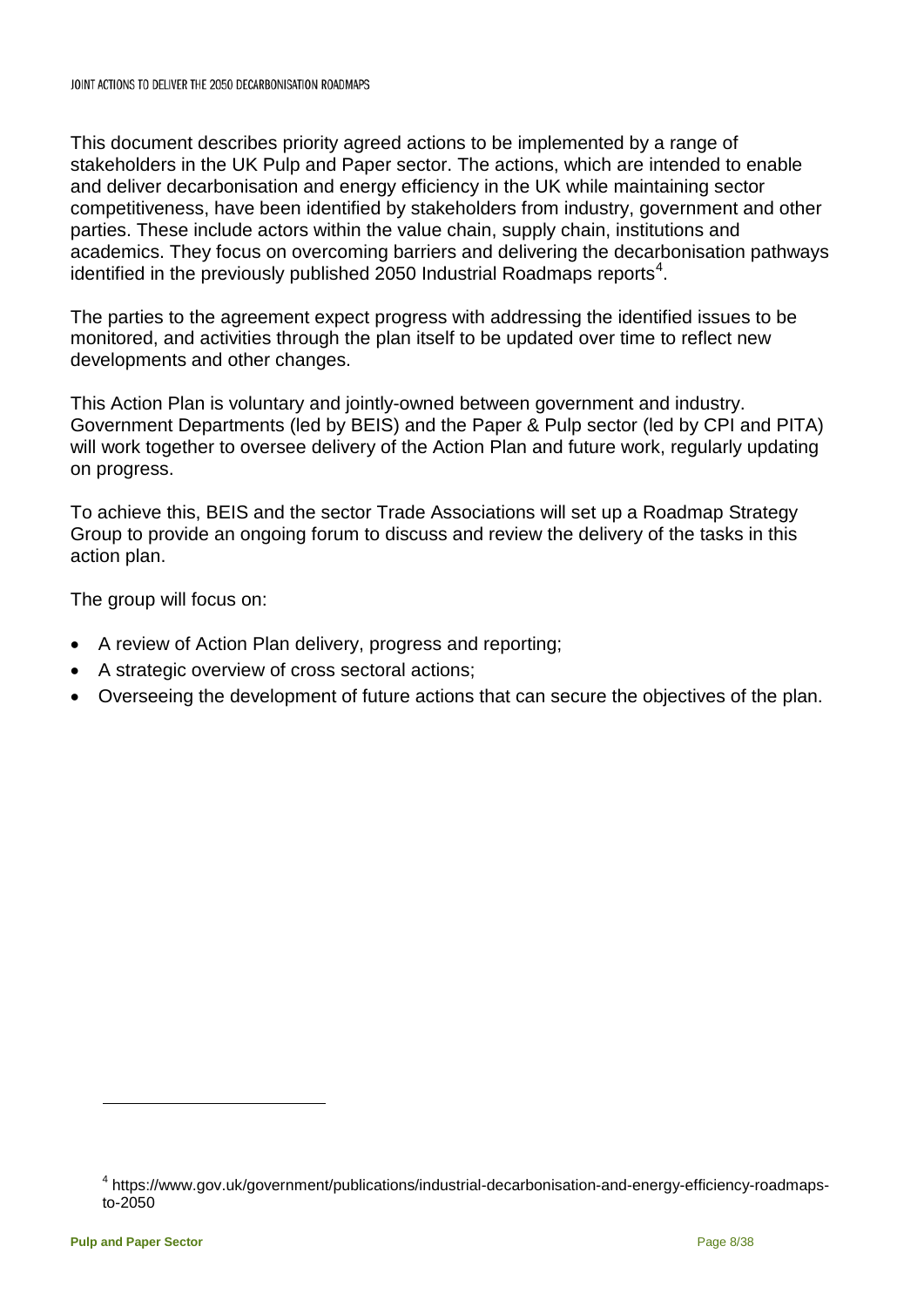#### <span id="page-8-0"></span>**1. Introduction and Policy Overview**

As set out in the Industrial Strategy Green Paper, recent UK energy policy has developed through the framework of a 'trilemma' – the need to simultaneously find policies that contribute to meeting climate change targets, guarantee security of energy supply and minimise energy costs. One of the three major challenges for energy policy (that the industrial strategy will address) is to ensure that the transition to low-carbon economy – and the securing of our energy supplies – must be done in a way to minimise the cost to business and domestic consumers.

In 2015 the world committed to the historic Paris Agreement which saw 195 countries commit to take action to reduce emissions. This Agreement included the goal of keeping the global mean temperature rise to below two degrees, whilst pursuing efforts to limit temperatures rises to less than 1.5 degrees. Additionally, the Agreement enshrines a goal of net zero greenhouse gas emissions in the second half of this century. The UK is already playing its part in delivering the Paris Agreement through its domestic climate framework. This framework includes the UK Climate Change Act which sets a target to reduce greenhouse gas emissions by at least 80% by 2050, against 1990 levels. To do so, the UK needs to move to a more energy efficient, low-carbon economy whilst also ensuring a thriving and internationally competitive industrial sector.

As part of the UKs commitment to the Act, the government is required to publish a plan which sets out how the UK will decarbonise its economy through the 2020s. For industrial sectors, this plan draws on the collaborative work of the 2050 Industrial Roadmaps project and these Action Plans. The UK has already reduced its territorial emissions by  $42\%^{5}$  $42\%^{5}$  $42\%^{5}$  [1] since 1990 while growing the overall economy by over [6](#page-8-2)7% $^6$ . Industrial carbon emissions including those from energy-intensive industries (EIIs) have halved since 1990, which has mainly been due to efficiency gains, fuel switching, a change to industrial structure of the UK and re-location of production overseas.

However, more will need to be done, and it is a shared challenge for Government and industry to realise not only these emissions savings but also the industrial opportunities of the transition to a low carbon economy. These emissions savings will be predominately achieved by the eight industrial sectors that currently emit approximately two thirds of industrial carbon emissions: cement, ceramics, chemicals, food & drink, glass, iron & steel, oil refining, and pulp & paper. These sectors make a significant contribution to our economy, employing around 2% of the UK's workforce - often in regions of high relative deprivation - and making up approximately 18% of our exports<sup>[7](#page-8-3)</sup>. Increasing productivity and driving growth across all sectors of the economy are key objectives of the UK industrial Strategy and

<span id="page-8-3"></span><sup>7</sup> Statistics derived from ONS data on exports and workforce

<span id="page-8-1"></span><sup>5</sup> Provisional 2016 emissions: BEIS provisional UK emissions statistics 1990-2016: [https://www.gov.uk/government/statistics/provisional-uk-greenhouse-gas-emissions-national-statistics-](https://www.gov.uk/government/statistics/provisional-uk-greenhouse-gas-emissions-national-statistics-2016)[2016](https://www.gov.uk/government/statistics/provisional-uk-greenhouse-gas-emissions-national-statistics-2016)

<span id="page-8-2"></span> $\overline{6}$  Office for National Statistics, 2017, ABMI GDP series, 1990-2016: <https://www.ons.gov.uk/economy/grossdomesticproductgdp/timeseries/abmi/pgdp>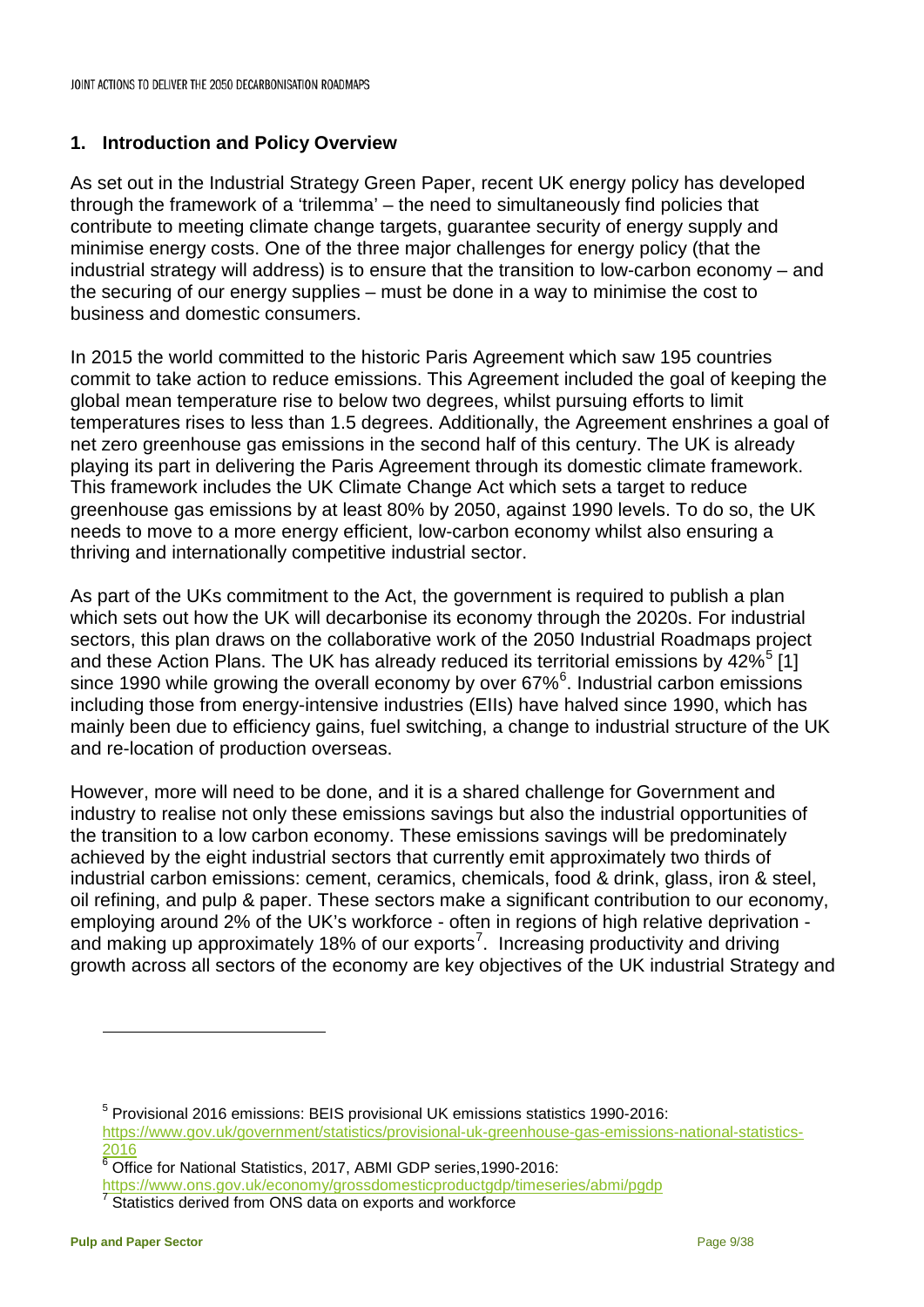Government will work with any sector which can organise behind strong leadership to address shared challenges and opportunities

There is substantial scope for collaboration between industry, government and others to take steps in the short term that could enable industry sectors to make deeper emissions reductions over the longer term, while staying competitive. The first phase of the Industrial Decarbonisation and Energy Efficiency Roadmaps to 2050 showed that deep decarbonisation of EIIs is achievable. However, there are significant barriers, including cost; economic, business and policy uncertainty; knowledge and skills gaps; and access to finance. These issues are explored further through this paper<sup>[8](#page-9-0)</sup>.

Following publication of the sector technical Roadmap, Government, the Confederation of Paper Industries and the Paper Industry Technical Association have now agreed this Action Plan, setting out voluntary commitments that each party will undertake to enable the paper and pulp sector to make deeper emissions reductions over the longer-term while staying competitive. This involves the following actions:

- Facilitating greater access to finance for energy efficiency and decarbonisation-related investments;
- Identifying and implementing waste heat recovery projects;
- Raising awareness of state-of-the-art energy efficiency technology and improving related skills through training support;
- Encouraging greater use of sustainable biomass to deliver a lower carbon footprint within the sector;
- Identifying and delivering innovation, including demonstration projects;
- Increasing activity at the R&D stage relating to lowering carbon emissions and improving energy efficiency;
- Contributing UK pulp and paper expertise to bolster UK bio-refining initiatives and to developing the bio-economy.

## **UK Papermaking**

UK papermaking acts as the foundation for a paper-based sector representing a collective turnover of £11.5 billion per annum and directly employing 56,000 people (ONS Annual Business Survey 2015, SIC code 17); an additional 232,000 jobs are supported through the wider supply chain. The paper-based industries are widely spread throughout the UK, but with concentrations in the North West & far South East of England, Wales and Scotland.

In 2016, the UK produced 3.7 million tonnes of paper and board, down from a peak of 6.6 million tonnes in 2000. Of this amount, 1 million tonnes were exported (at a value of

<span id="page-9-0"></span><sup>8</sup> [https://www.gov.uk/government/publications/industrial-decarbonisation-and-energy-efficiency-roadmaps](https://www.gov.uk/government/publications/industrial-decarbonisation-and-energy-efficiency-roadmaps-to-2050)[to-2050](https://www.gov.uk/government/publications/industrial-decarbonisation-and-energy-efficiency-roadmaps-to-2050)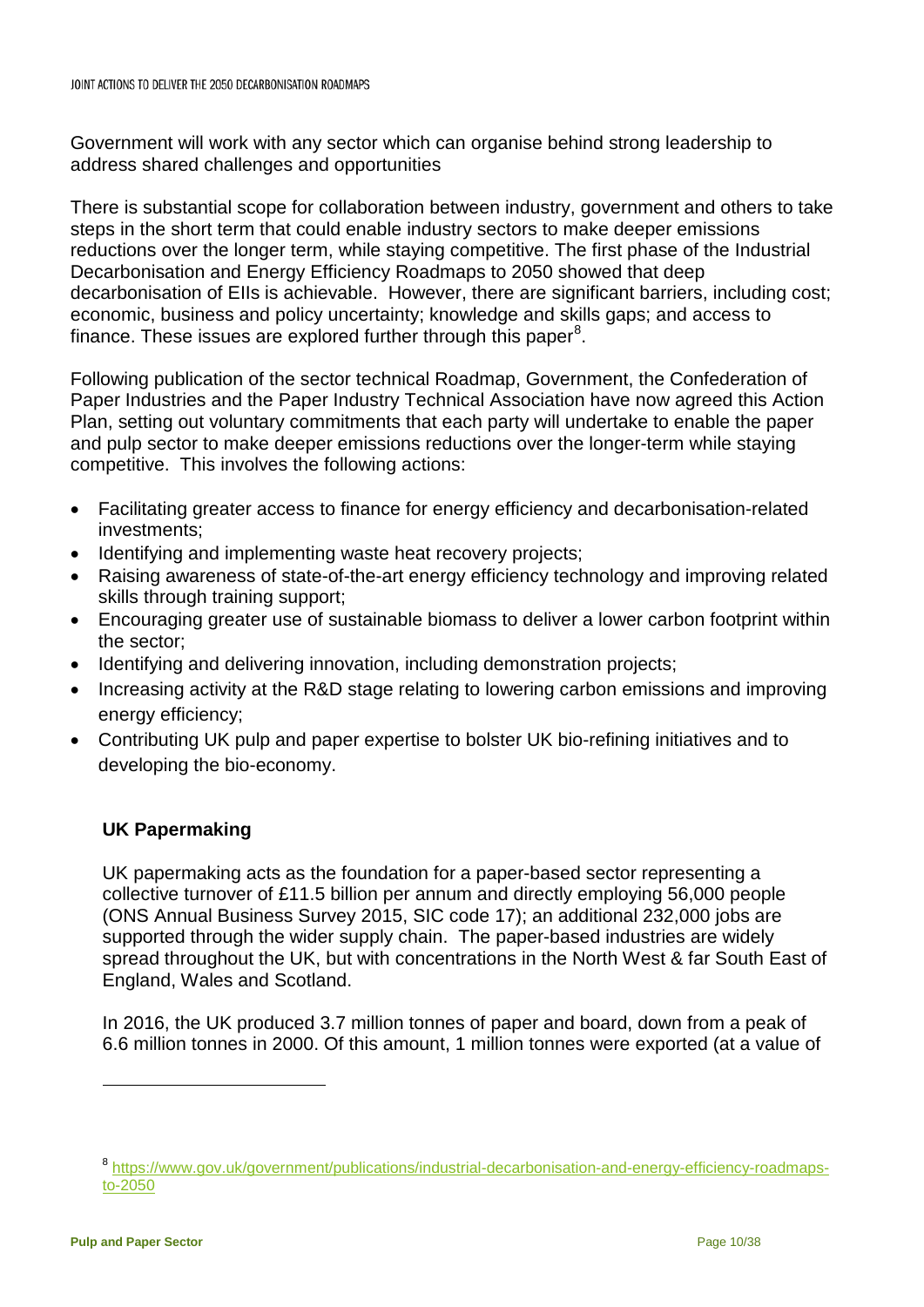£1 billion), down from a peak of 1.8 million tonnes in 2000. Including imports, 11.5 million tonnes of paper and board were placed on the domestic market in 2016 (with imports valued at £6 billion), making the UK the largest net importer of paper and board in the world (CPI, 2017).

Papermaking has always been part of a circular economy, with recovered paper being made into new paper alongside that made from virgin fibres – in the UK around 73% of all fibre used to make paper is recovered from collected paper and card, with a number of sites also recovering energy from otherwise waste materials.

Of concern is that such has been the loss of UK reprocessing facilities, that more than half of the paper currently domestically collected for recycling is now being processed overseas, with UK jobs and wealth creation being exported alongside the recovered paper.

In any serious discussion about rebalancing the economy and improving the country's balance of trade, then the paper-based industries stand out as a sector to be supported, with huge potential for innovation and growth to provide good quality manufacturing jobs, many in disadvantaged areas supporting the 'country working for all' aspiration of the Prime Minister.

Not only would a growing UK industry displace imports and help address the balance of trade issue, but papermaking is well suited to on-site energy generation supporting the further deployment of more intermittent renewable electricity generation.

#### **The Papermaking process**

In the papermaking process, either paper for recycling or wood fibres (on occasion other types of fibres) serve as the raw material to the pulp production. The pulp is then processed, dewatered and dried into paper in the paper machine, after which the paper can be treated through various processes to produce a paper of the required quality. Pulp production can either be integrated with paper-making or carried out as a separate activity.

The paper machine, and in particular the drying process, accounts for about two thirds of all energy use in a typical UK pulp and paper mill, using mainly steam produced by natural gas or biomass. The combustion of fuels to produce electricity and/or steam that is used in the process, together with indirect emissions from purchased electricity make up the pulp and paper sector carbon footprint – unlike some other sectors, all emissions are from heat and power – there are no process emissions.

### **Industrial structure**

The UK pulp and paper sector is dominated by multi-national organisations, with the ten largest sites representing more than 75% of capacity, and nine of them head-quartered outside the UK. Competition in the sector is strong, particularly in high volume paper grades where margins and profitability are generally low. With global competition and international ownership, UK mills must compete with sites in Europe and further afield, both on product marketing and also to secure strategic investments.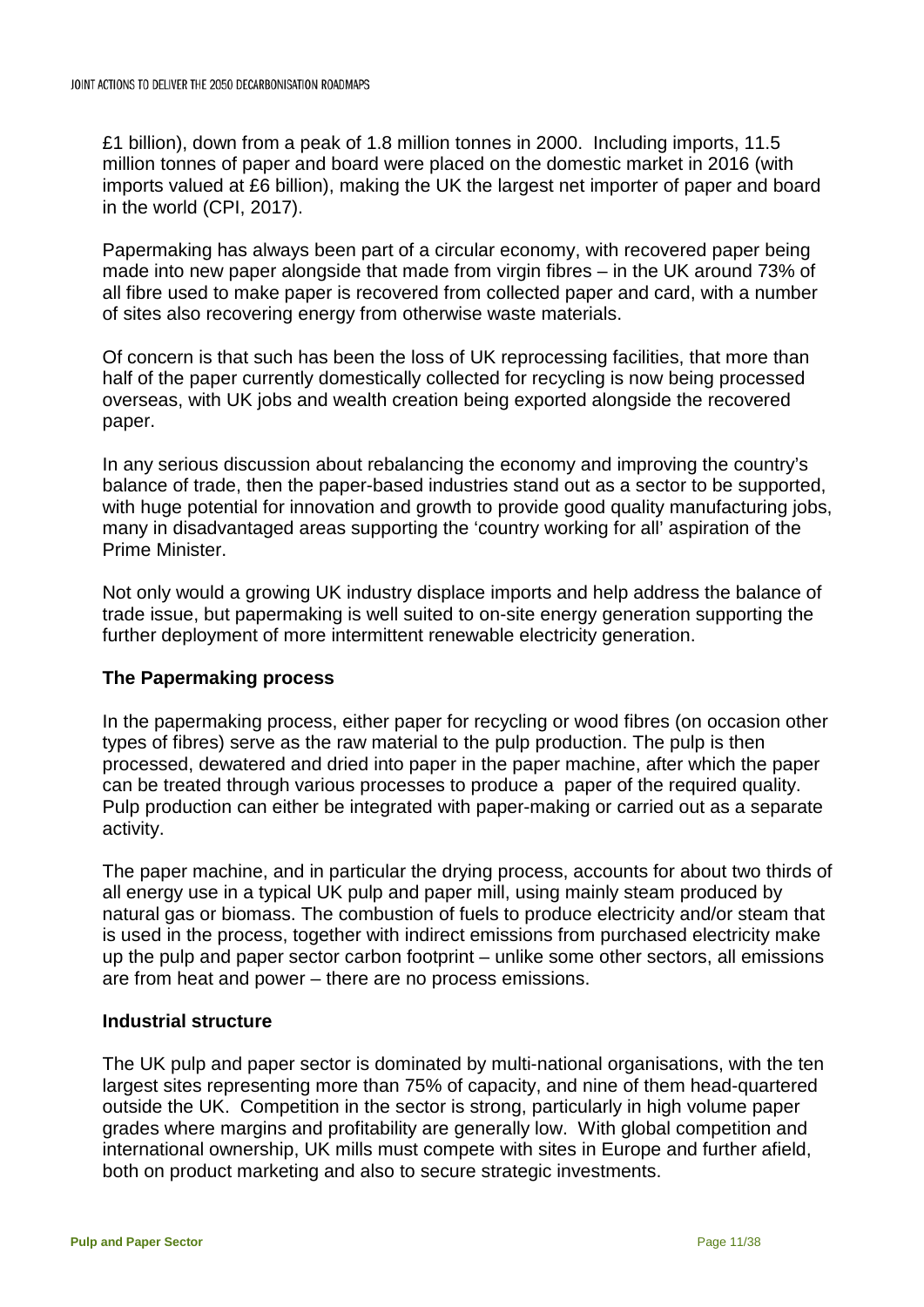The use of CHP is widespread (with around 65% of production coming from sites with CHP) with the two large mills processing virgin timber both having biomass powered CHP. A number of other mills are already using or considering using various types of biomass as an alternative source of energy to gas.

Direct emissions originate largely from steam-producing boilers and gas turbines, and indirect emissions from grid supplied electricity. The paper machine –- and the drying process –- accounts for the great majority of all energy use in a typical UK pulp and paper mill. Direct fuel use in the sector is currently dominated by natural gas, but more than 25% of fuel used is biomass. The use of coal has effectively already been eliminated.

## **Operational background**

Analysis at overall sector level is complex as different sub-sectors face very different operational pressures. Overall UK production of paper peaked at 6.6m tonnes in 2000 before declining to 3.9m tonnes in 2016; however the overall figure masks substantial differences between sub-sectors.

To better assess and understand opportunities, analysis is frequently delivered at subsector level, as in the first phase of the Roadmap process. While some part of the industry face declining markets (such as printing & writing) others benefit from sustained and increasing demand (such as hygiene (where substitution is difficult) and packaging (benefiting from major investment and a wave of innovation).

#### **The forthcoming bioeconomy**

Renewable resources are quickly replacing non-renewable ones in a number of industrial sectors, with an opportunity for the pulp and paper sector to continue to lead the way. Innovation is adding new functions and value to existing products, while the development of new bio-based products (ranging from new biocomposites to nanocellulose and a host of products based on the chemistry of forest fibres) is a major opportunity for the sector to grow is a sustainable way. However delivering such investment will not be easy and Government has a role to play in ensuring such investment comes to the UK.

Re-shoring the reprocessing of some of the paper currently exported for recycling, increasing the UK production of forest fibre, boosting the production of virgin paper, together with winning a share of the evolving bio-economy, represents an important opportunity to build a stronger manufacturing sector in the UK.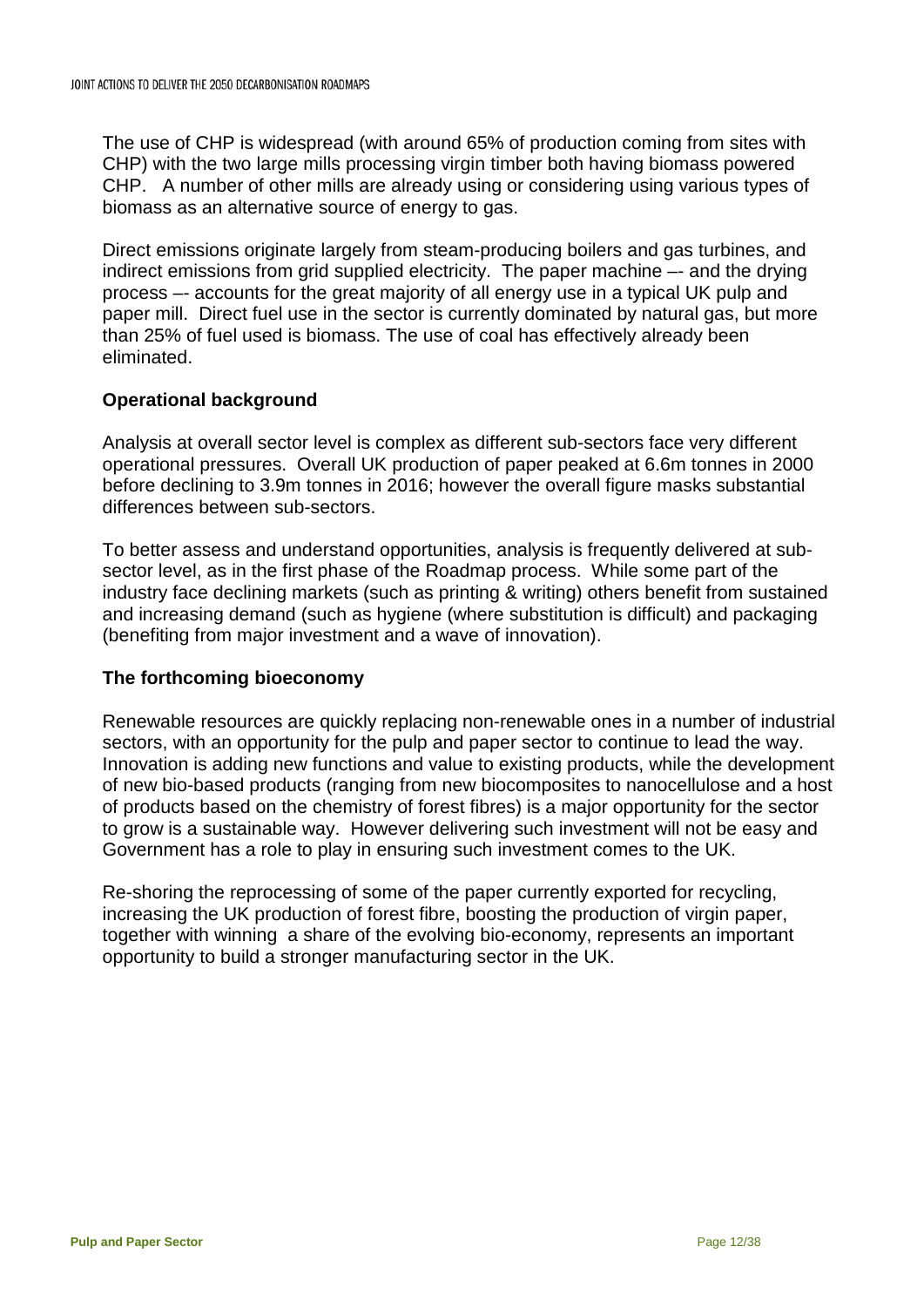## <span id="page-12-0"></span>**2. Actions**

# **2.1 Action 1: Facilitate greater access to finance for energy efficiency and decarbonisation-related investments**

- Industry and government will collaborate on tasks that bolster financial incentives and address barriers to increase investment in energy efficiency and decarbonisationrelated projects.
- The objective of delivering investment for established technologies is to reduce carbon emissions and improve energy efficiency in manufacturing processes through delivering improvement projects.
- These short-term tasks include raising awareness of, and training in, investment options and business case development, and addressing the underwriting of specific project risks.
- The action, which is to be carried out in the short term  $(2017 2018)$ , links in the longer term to those actions aimed at developing new or improved technologies given that once these are demonstrated, funding will be needed to deploy them as they become available.
- Implementation of this action will deliver reduced energy consumption per unit of product which will reduce relative carbon emissions and lower energy costs.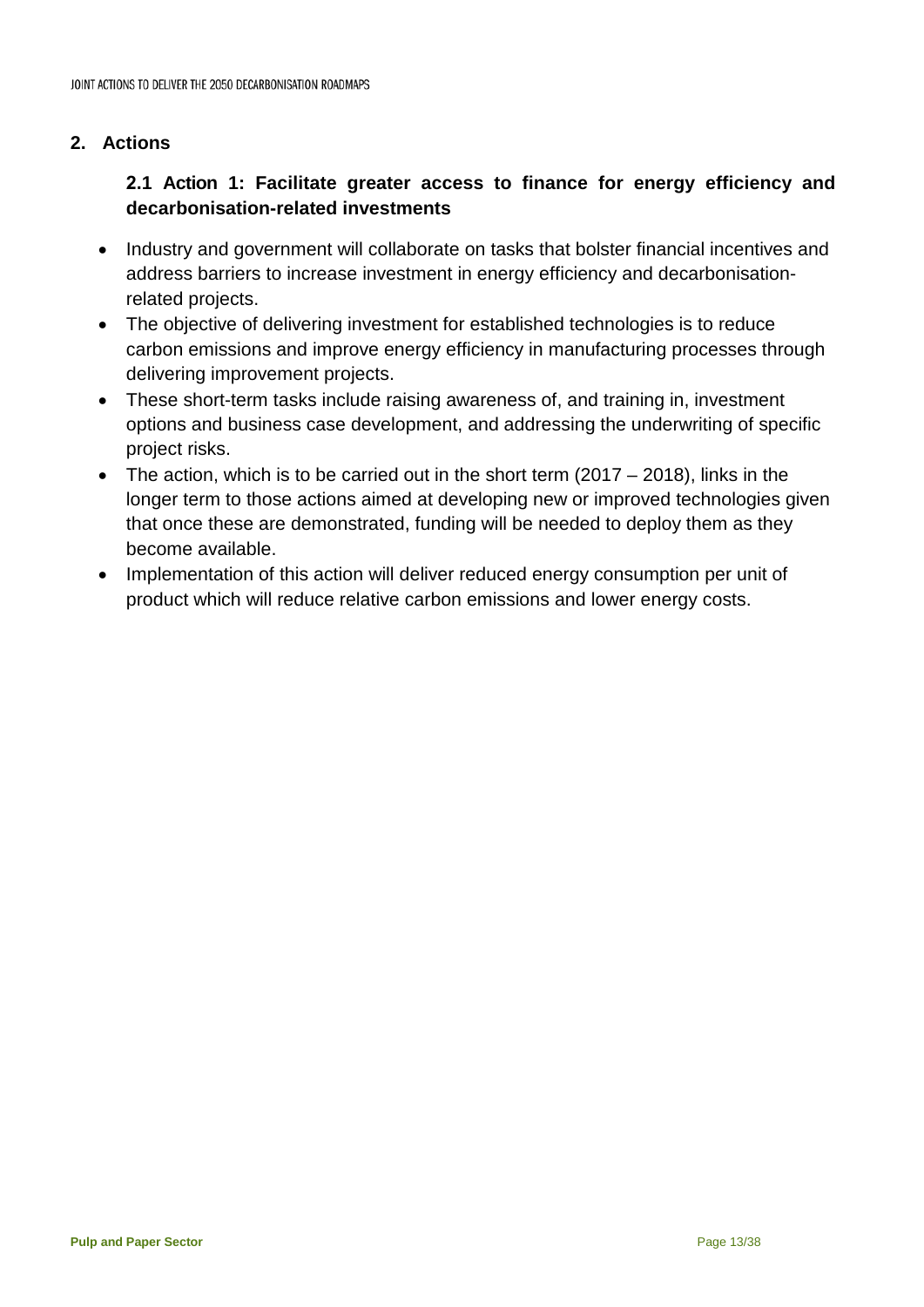#### *Action 1 Tasks*

Task 1A: Raise awareness of plant managers, finance departments and other senior management regarding project finance options through conferences, training courses and qualifications backed up with up-to-date online information. Includes the set-up of training programmes to meet specific needs such as finance for energy efficiency technology – including general energy efficiency and Industrial Heat Recovery. Consider how the Energy Savings Opportunity Scheme (ESOS) can be used to identify suitable projects and to provide a basis for bankable finance.

Task Owner: CPI and PITA supported by BEIS

Timing: 2017 and ongoing

Task 1B: Launch and maintain a web portal that facilitates greater industry collaboration by enabling companies to share information on R&D, best practice, knowledge and access to funding and finance opportunities.

Task Owner: BEIS, with input from other Stakeholders

Timing: 2018

Task 1C: Government to establish an industrial energy efficiency scheme to help large companies install measures to cut their energy use and their bills.

Task Owner: BEIS

Timings: 2017-2022

Task 1D: To explore the potential for additional technologies, such as burners, process control, industrial boilers, heat recovery etc. which could be included in the Energy Technology List (ETL) to encourage wider investment opportunities through Enhanced Capital Allowances. The Carbon Trust is already doing a study to assess the potential to improve the operation of the Enhanced Capital Allowance Scheme.

Task Owner: BEIS

Timings: 2017 – 2020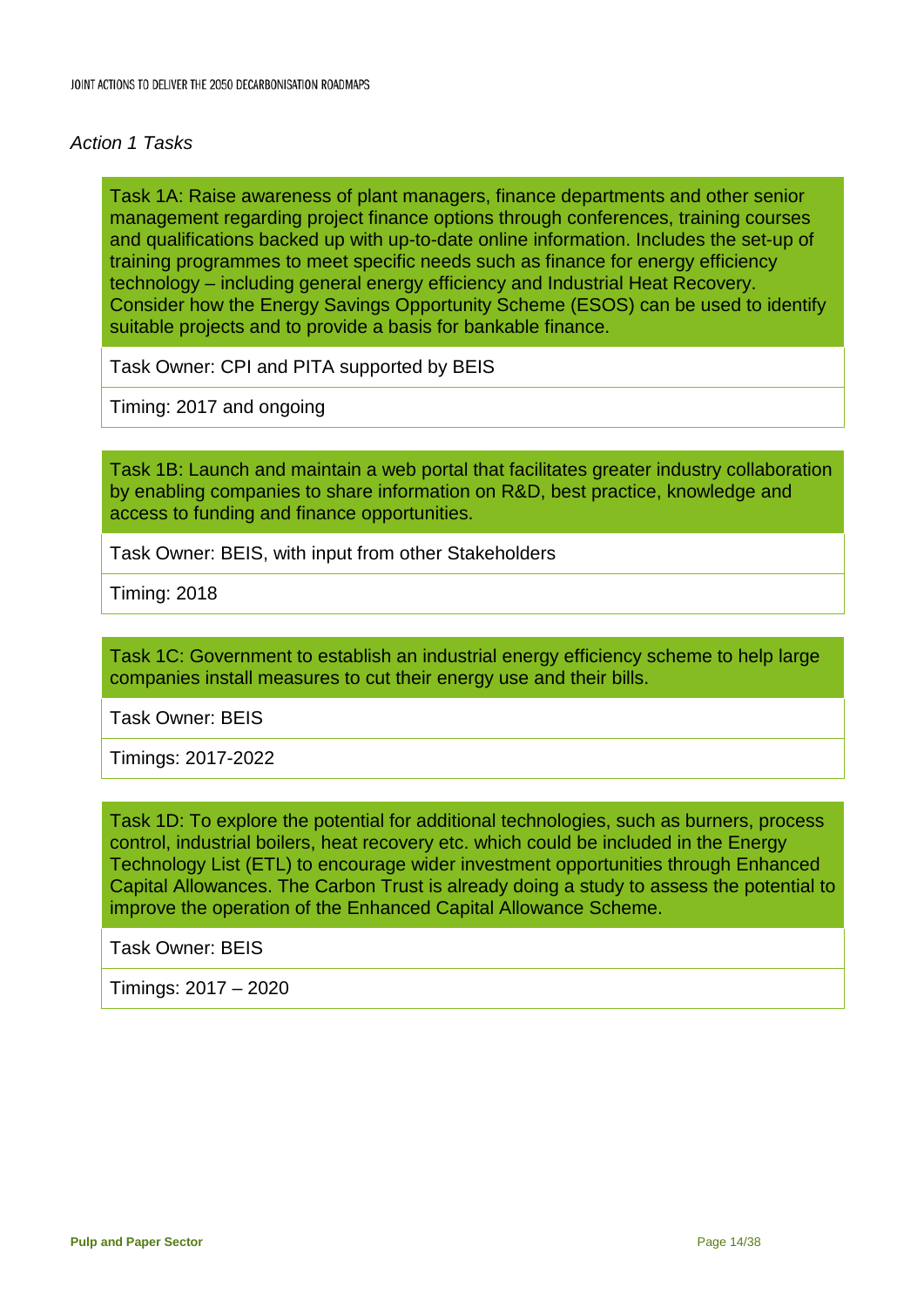Task 1E: Industry to develop an engagement strategy with the finance sector and other funders to address barriers and opportunities to accessing external finance to support mature energy efficiency technologies and decarbonisation investments. There should also be a strategy for early engagement in potential funding opportunities to assess how the paper and pulp sector fits with funding calls.

Task Owner: CPI, with support from BEIS

Timings: 2017 – 2018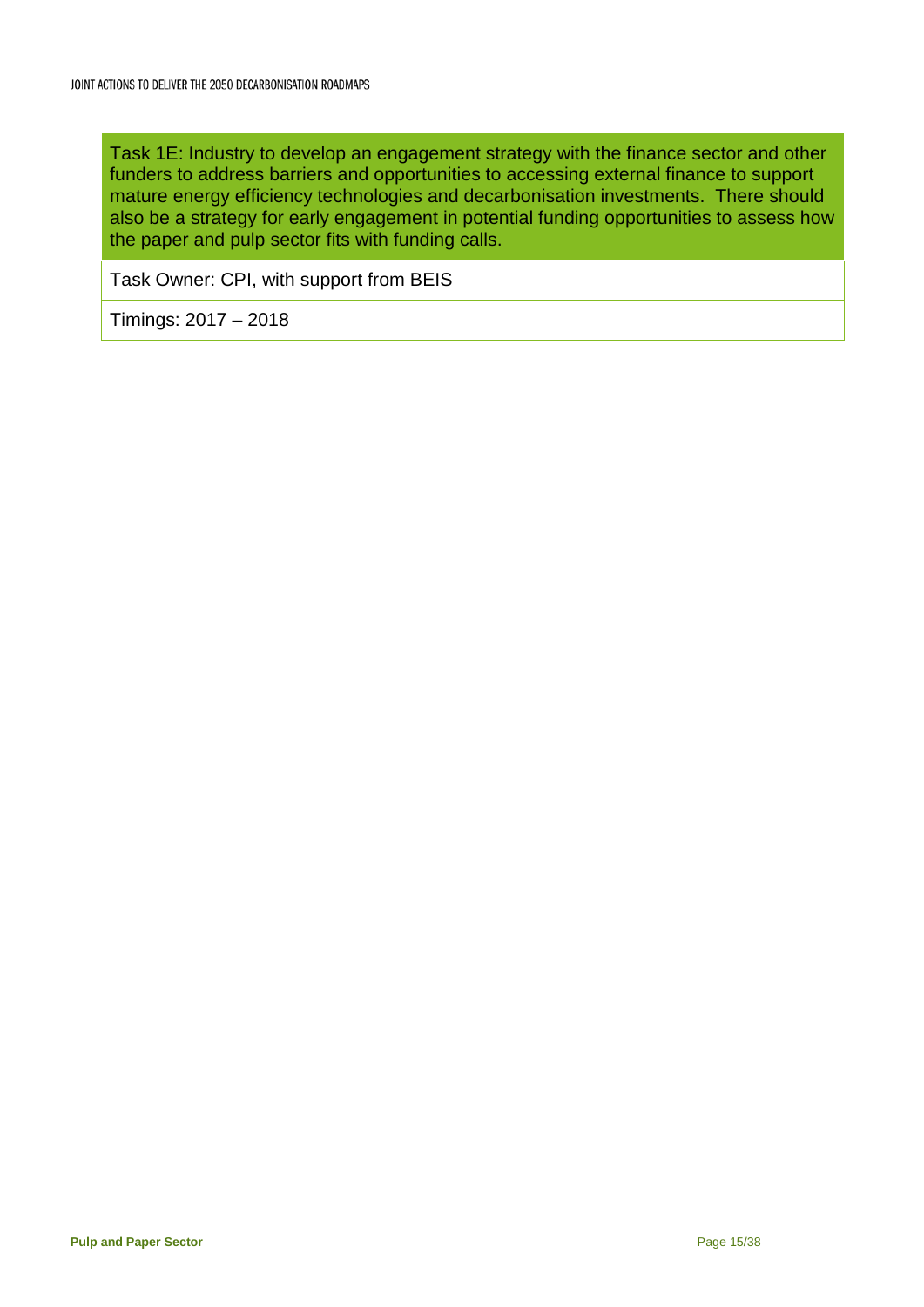# <span id="page-15-0"></span>**2.2 Action 2: To identify and implement industrial heat recovery projects that realise benefits for the sector**

- Industry and Government will collaborate to identify and deliver industrial heat recovery projects that realise benefits for manufacturing sites in England and Wales. Government will support this by introducing an Industrial Heat Recovery Scheme. This will provide financial support for feasibility studies, to identify opportunities for recoverable heat projects and assess their costs and benefits. It will also provide financial support for capital investment, to help make industrial heat recovery projects commercially viable.
- The objective of this action is to develop a pipeline of industrial heat recovery projects, some of which companies will be able to take forward themselves, and some of which may be eligible for capital support from government. The action will enable and encourage more industry investment in, and deployment of, recoverable heat technologies, in order to reduce primary energy demand and increase low carbon heat use. It will help to tackle financial barriers to uptake, and realise economic and commercial potential for recoverable heat in industry.
- This action links to the actions relating to finance and clustering.
- Implementation of this action will contribute to a potential for industrial heat recovery in the UK in the range of 5 TWh/yr to 28 TWh/yr, arising from hundreds of source-sink-technology combinations from just 73 large industrial sites. Also primary energy demand will be reduced, leading to a reduction in fuel bills<sup>[9](#page-15-1)</sup>.

 $\mathsf{q}$ 

<span id="page-15-1"></span>[https://www.gov.uk/government/uploads/system/uploads/attachment\\_data/file/294900/element\\_energy\\_et\\_](https://www.gov.uk/government/uploads/system/uploads/attachment_data/file/294900/element_energy_et_al_potential_for_recovering_and_using_surplus_heat_from_industry.pdf) al potential for recovering and using surplus heat from industry.pdf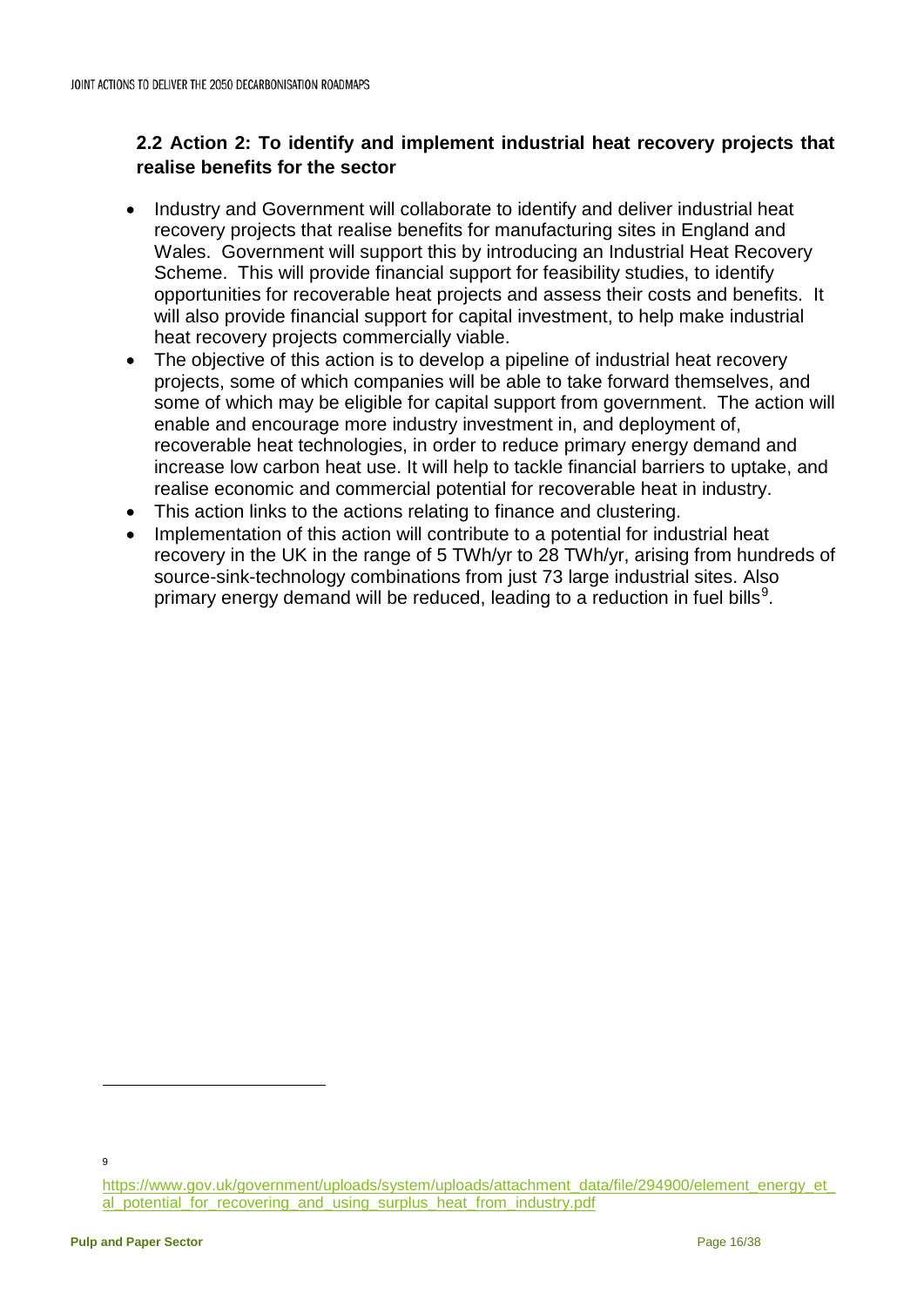#### *Action 2 Tasks*

Task 2A: Introduce Industrial Heat Recovery Scheme (IHRS) to de-risk capital investment in industrial heat recovery technologies: • Government to introduce a financial support programme, providing: (i) match-funding support for onsite feasibility studies to increase knowledge and understanding of, and identify opportunities for, installation of industrial heat recovery technologies. This will help develop a pipeline of projects, some of which companies can take forward themselves, and some which may be eligible for capital support. **(ii)** capital support for industrial heat recovery investments, which have the potential to result in significant energy and carbon savings but which are not commercially viable by themselves. Task Owner: BEIS, with input from industry Timing: 2017 - 2021

Task 2B: Improve knowledge sharing and exchange of best practice in IHR. Government, industry, academia and others will look to improve knowledge sharing and exchange of best practice in the field of IHR.

Task Owner: BEIS

Timing: 2017 and ongoing

Task 2C: Subject to funding, commission a study to evaluate waste heat recovery and use in other countries applicable to the pulp and paper industry; this to include identifying challenges and barriers to UK implementation. The project should include the sharing of case studies from industry and the development of a guide on industrial heat recovery for the pulp and paper sector. Key factors to consider include the business case and the different sources and grades of heat specific to pulp and paper sector processes.

Task Owner: PITA supported by BEIS

Timing: 2017 – 2018

Task 2D: Support companies to apply for funding through the Industrial Heat Recovery Scheme that will be launched in 2017 by sharing information and identifying consultants who have delivered pinch analyses in the paper and pulp industry before. If the pinch analysis study gets funded, the results should be presented in CPI and/or PITA meetings, including the process of getting funding and the study itself.

Task Owner: CPI and PITA

Timing: 2017 – 2018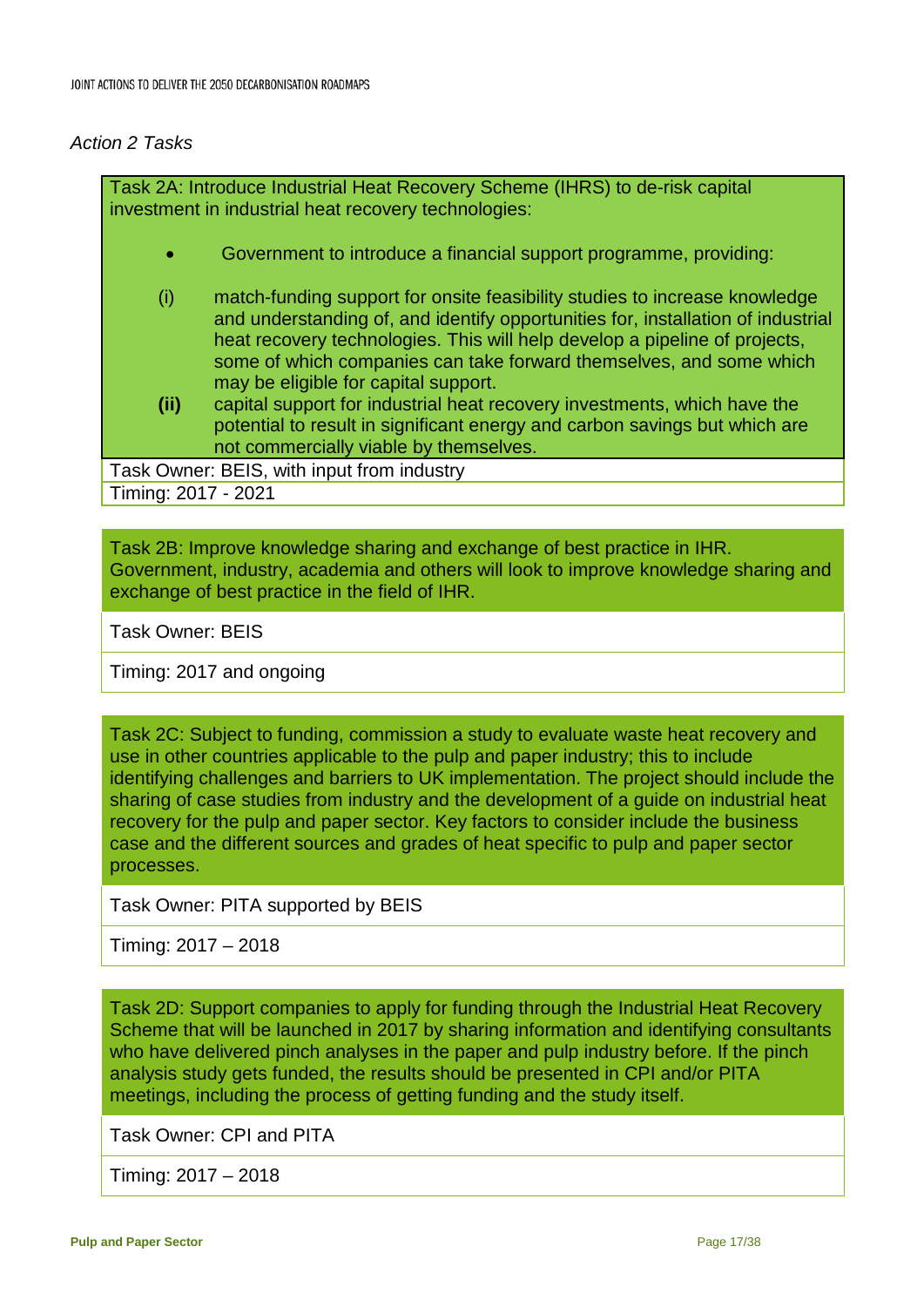## <span id="page-17-0"></span>**2.3 Action 3: Raise awareness of state-of-the-art energy efficiency technology and improve related skills through training support**

- Raise awareness of state-of-the-art energy efficiency technology and improve related skills through training support.
- The objective of the action is to enable greater deployment of established or near commercial energy efficient technology, so improving the sector's productivity and competitiveness through energy cost reduction, as well as lowering carbon emissions.
- The tasks that make up this action are short term and link to action 1 on facilitating greater access to finance.
- Implementation of this action will result in UK paper mills and their suppliers working more effectively together to understand how state-of-the-art technology can work in different settings within the sector – leading to increased energy efficiency in UK paper and pulp mills.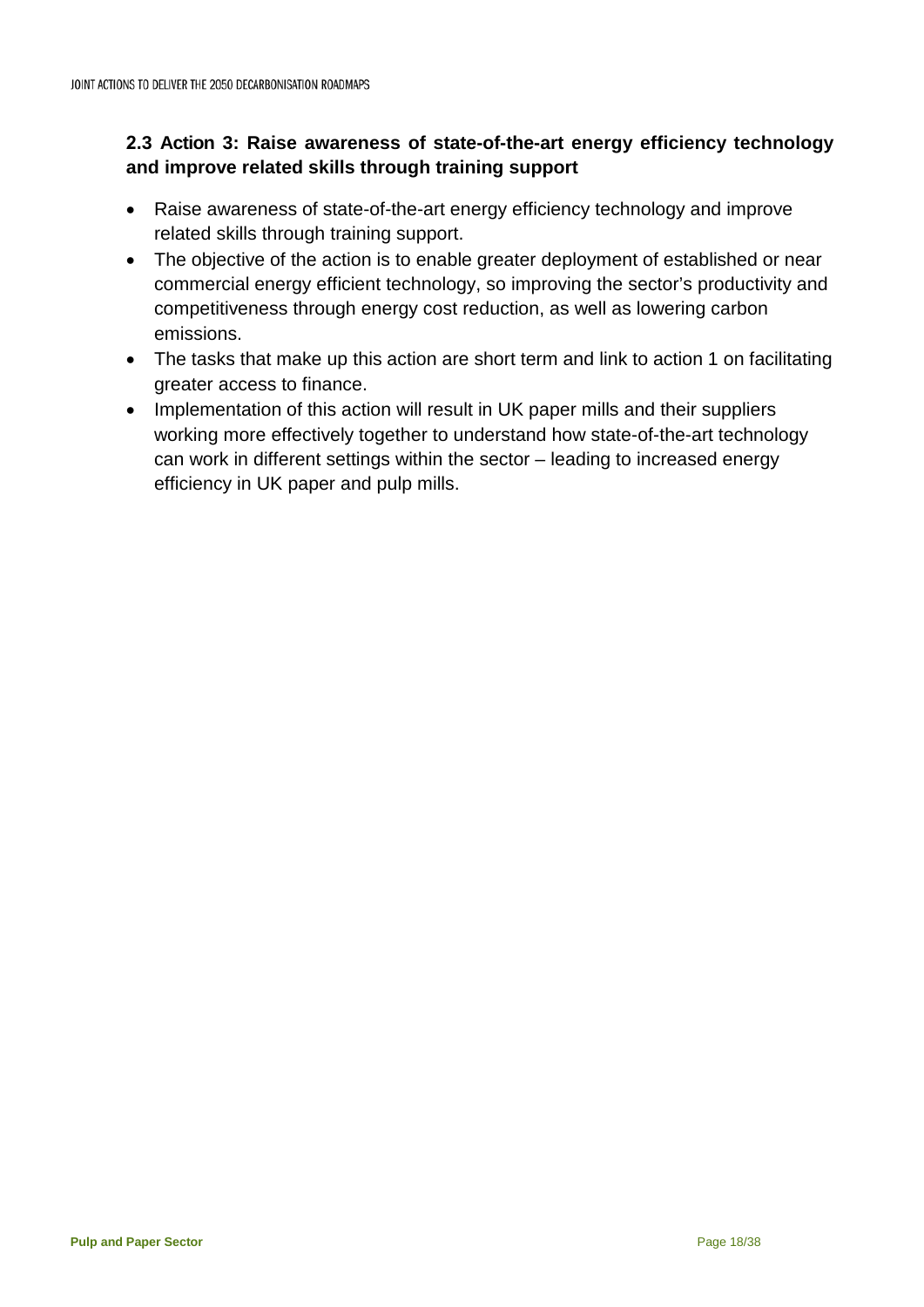#### *Action 3 Tasks*

Task 3A: Subject to funding, establish a programme to further increase awareness of energy efficiency by creating a new role of an Energy Technology/Techniques Expert to keep up with the latest sector developments in industrial energy efficiency and disseminate best practice for maintenance, behaviour and overall technical competence.

This delivered by a series of events and related information sharing and forums to brief on the latest technologies and products. Include major OEMs in the initiative by achieving support from paper and pulp company executives.

Task Owner: PITA with support from BEIS

Timing: 2017 - 2020

Task 3B: Provide a competition policy briefing note clarifying what information can be shared to improve energy efficiency and reduce greenhouse gas emissions under competition law.

Task Owner: BEIS

Timings: 2017-2018

Task 3C: Maintain and support the PITA Energy Optimisation course. Specific areas for improvement include motors, drives, fans and improved process control and the use of sub-metering and process optimisation. Staff would develop operational excellence in energy management, with the use of ISO50001 as a possible enabler. This could be joined up with other sectors who may share energy efficiency training resources.

Task Owner: PITA with support from CPI

Timing: 2018 and ongoing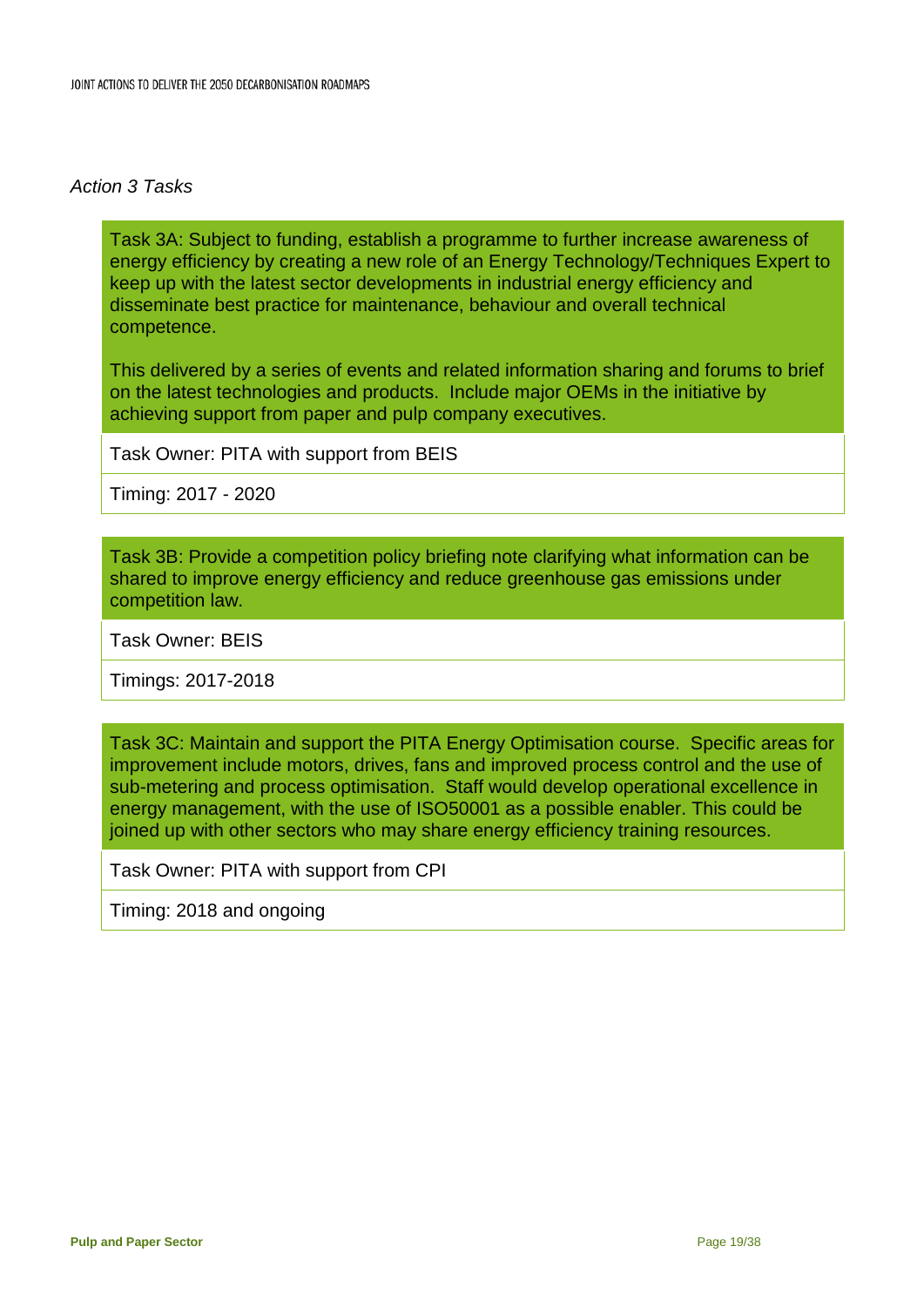# <span id="page-19-0"></span>**2.4 Action 4: Encourage greater use of sustainable biomass to deliver a lower carbon footprint**

- Develop a clearer understanding of how much biomass/biogenic waste is likely to be available in the future, and the competing demands on its use. This work will help with the development of a shared view on its optimum use and provide industry with a better picture of the future supply and demand of different types of biomass and biogenic waste, its likely costs and its sustainability benefits. Such improved understanding will reduce barriers to investments in biomass related projects. However, the scope for Government actually direct the use of such resources is limited, (both domestically and internationally) and so its actual use will be intrinsically linked to project economics.
- This action links to action 7 on biorefining in the longer term.
- Implementation of this action will result in lower carbon emissions from using competitive, sustainable and secure biomass supplies.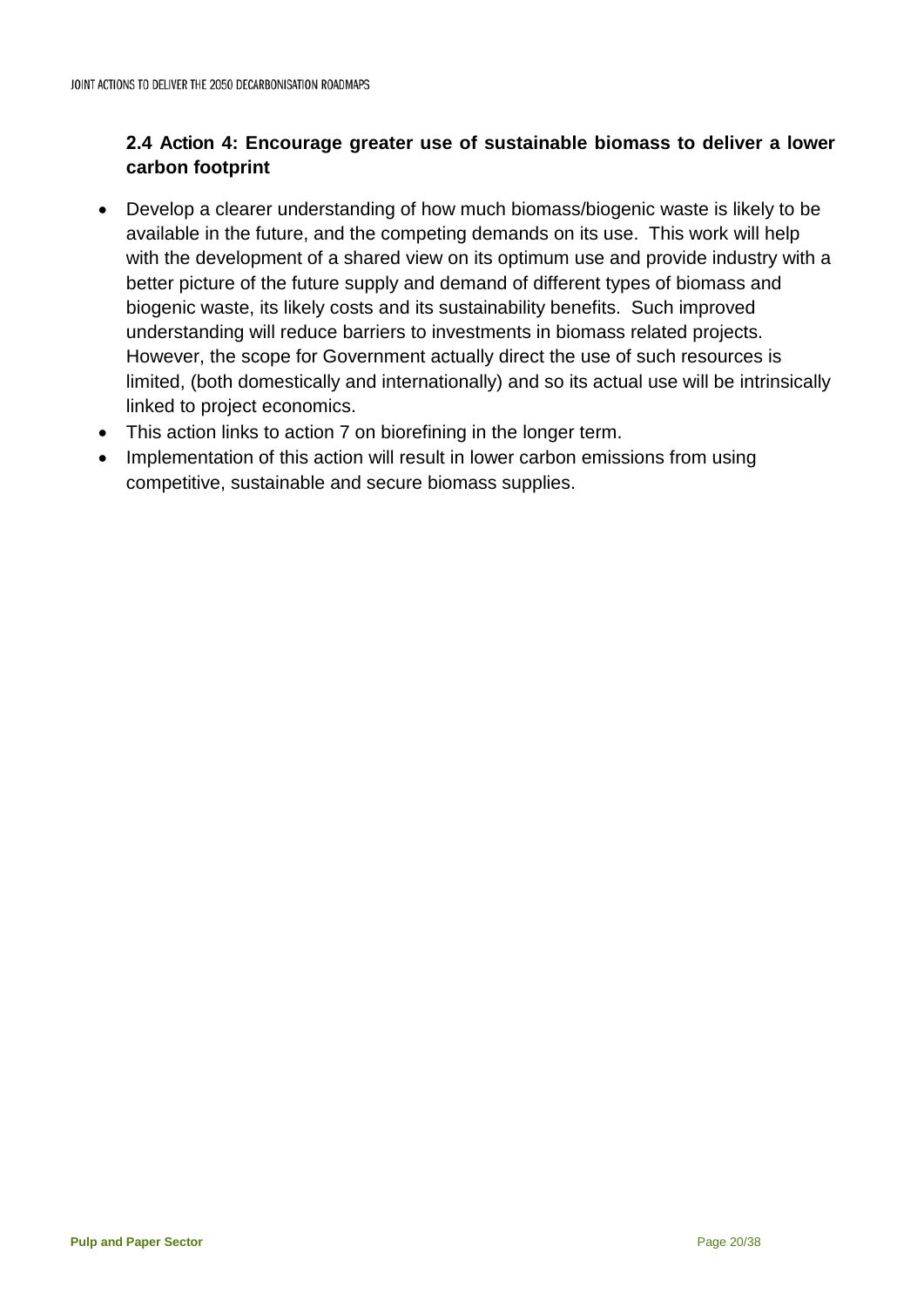#### *Action 4 Tasks*

Task 4A: Government should communicate the outputs from analytical work assessing the role biomass could play in the UK's future decarbonisation and economy. It is expected that this will cover a range of policy areas including the Bio-economy Strategy, use of bioenergy in industry and government's approach to long-term carbon budgets. This will provide a clearer idea to industry of the current and future policy landscape for bioenergy. Government will also consider the waste hierarchy, that supports the promotion of high quality recycling to provide clean resource streams for papermaking (and other reprocessing industries) before the balance is used for energy generation.

Task Owner: BEIS

Timing: 2017 - 2018

Task 4B: Government and industry to set up a cross-sector group to develop a collective view of the best uses of biomass and bioenergy across industry in an international context. This group will use existing analytical tools to identify the likely future supply and demand of different bioresources, their costs and their environmental sustainability – e.g.: BEIS's Bioenergy Resource Model and UK land use assessments. The group will be informed by evidence of the role bioenergy could play in the UK's future decarbonisation objectives, and by the emerging findings from the Government's Bioeconomy Strategy regarding the role of bioenergy in the UK's wider bioeconomy.

Task Owner: BEIS, with industry input

Timing: 2017 - 2019

Task 4C: The cross-sector group to develop a collective view on the best uses of bioenergy, including which technologies, processes and stages of the supply chain are of interest. This 'best use' will need to consider sustainability, economic value and technological feasibility, as well as how best to support appropriate use.

Task Owner: BEIS, with industry input

Timing: 2017 - 2019

Task 4D: Work with the relevant agencies to prepare a study addressing how UK reforestation can; increase the biomass resource; serve as a carbon sink; and reduce flooding risk.

Task Owner: BEIS with support from other forest sector Stakeholders

Timing: 2017 – 2018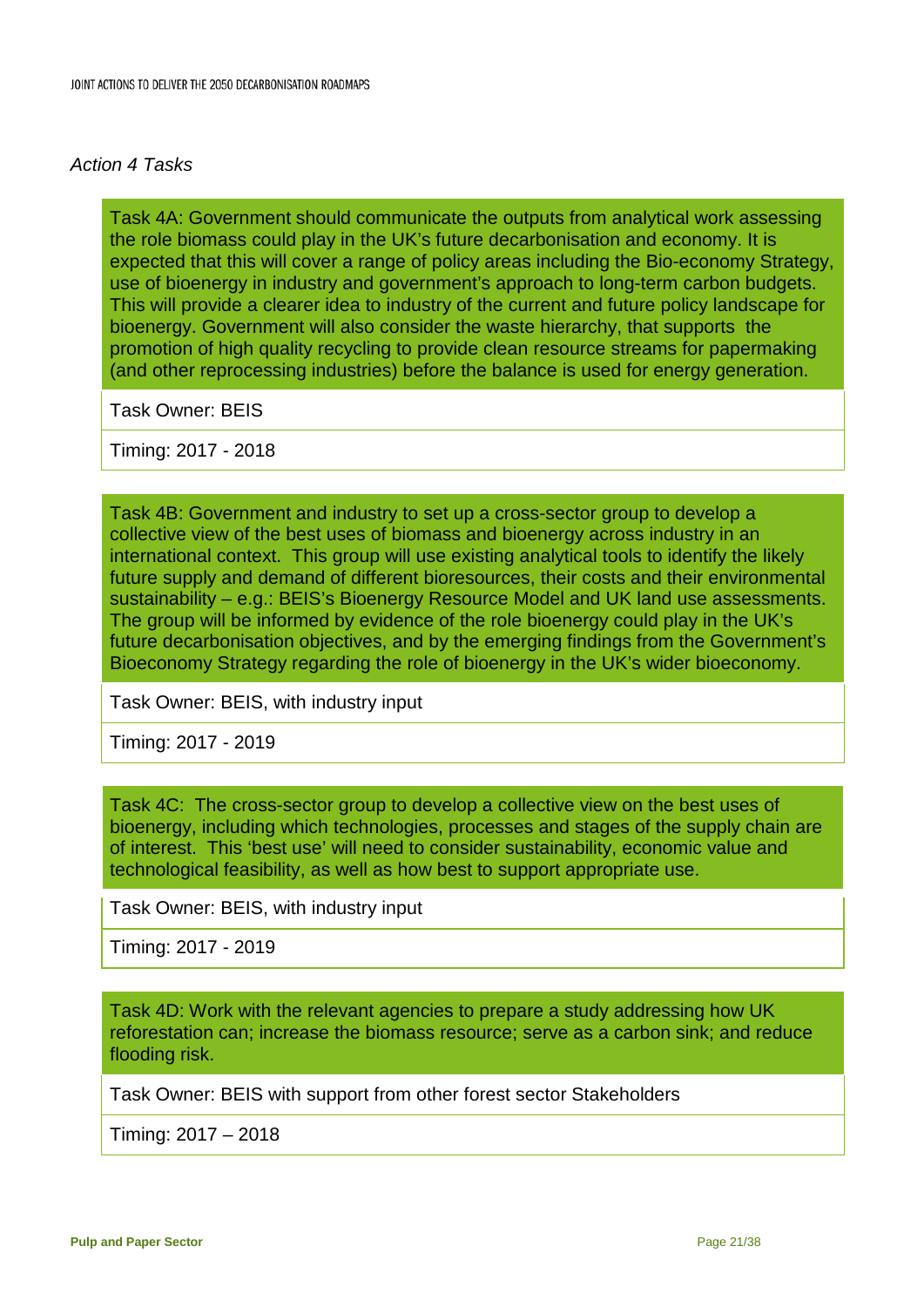## <span id="page-21-0"></span>**2.5 Action 5: identify and deliver innovation including demonstration projects**

- CPI to support the deployment of innovative decarbonisation and energy efficiency technology, with the objective being to deliver successful demonstration projects and enable scale up to lower carbon emissions and improved competitiveness.
- This action links to the research and development of energy efficiency, electrification and decarbonisation technologies (see action 6 below) and also the biorefining action (action 7).
- Implementation of this action will result in lower carbon emissions from using innovative technology. It could also give the UK a leading or competitive position through experience of the demonstration of emerging technologies.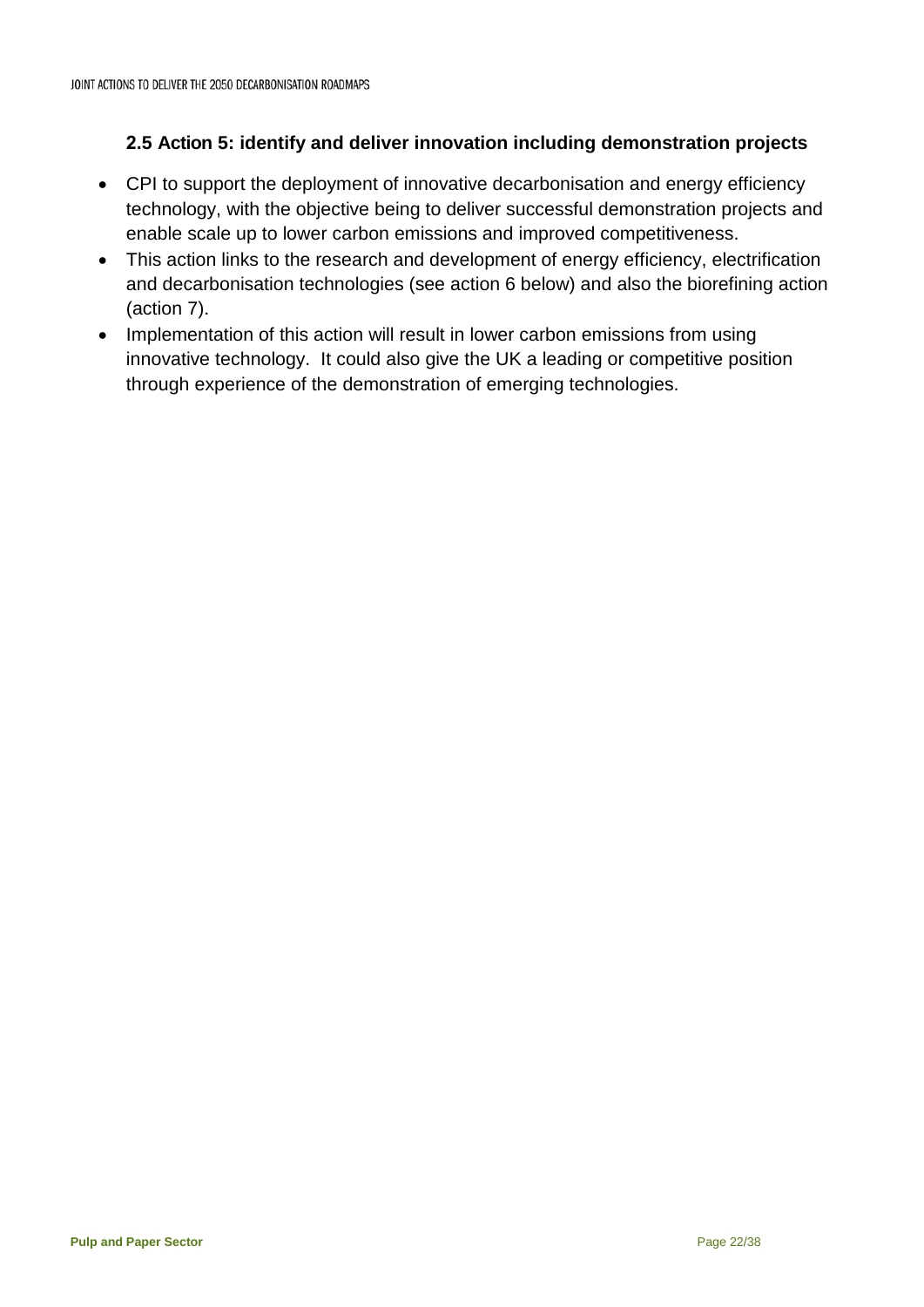## *Action 5 Tasks*

Task 5A: PITA and CPI to work with KTN, Universities, Innovate UK, the Confederation of European Paper Industries (CEPI) and member companies as well as interested companies from other sectors to better understand the following issues:

- Identification of innovative technologies being demonstrated or in need of demonstration
- Monitor and support the continuing work being done on selected Two Teams<sup>[10](#page-22-0)</sup> projects (at European level) to ensure that UK industry is aware of this work and promote opportunities to participate in future funded research, development and demonstration
- Periodically monitor Engineering and Physical Sciences Research Council or publicly-funded R&D projects that need to move to demonstration;
- Organise network events between paper and pulp companies, equipment suppliers and research institutions
- Organise visits to European mills that have adopted key technologies. Technologies could include advanced waste heat recovery, Two Teams project concepts, and other potential technologies

Task Owner: CPI, working with PITA and other Stakeholders

Timing: 2017 and ongoing

Task 5B: Support energy efficiency and carbon reduction innovation in energy intensive industries through provision of funding streams across funding bodies, for example Innovate UK, BEIS and the Research Councils.

Task Owner: BEIS

Timing: 2017 and ongoing

Task 5C: Support and seek out partners for innovation projects to submit bids to access the above funding streams.

Task Owner: CPI

Timing: 2017 and ongoing

<span id="page-22-0"></span><sup>10</sup> http://www.cepi.org/node/16891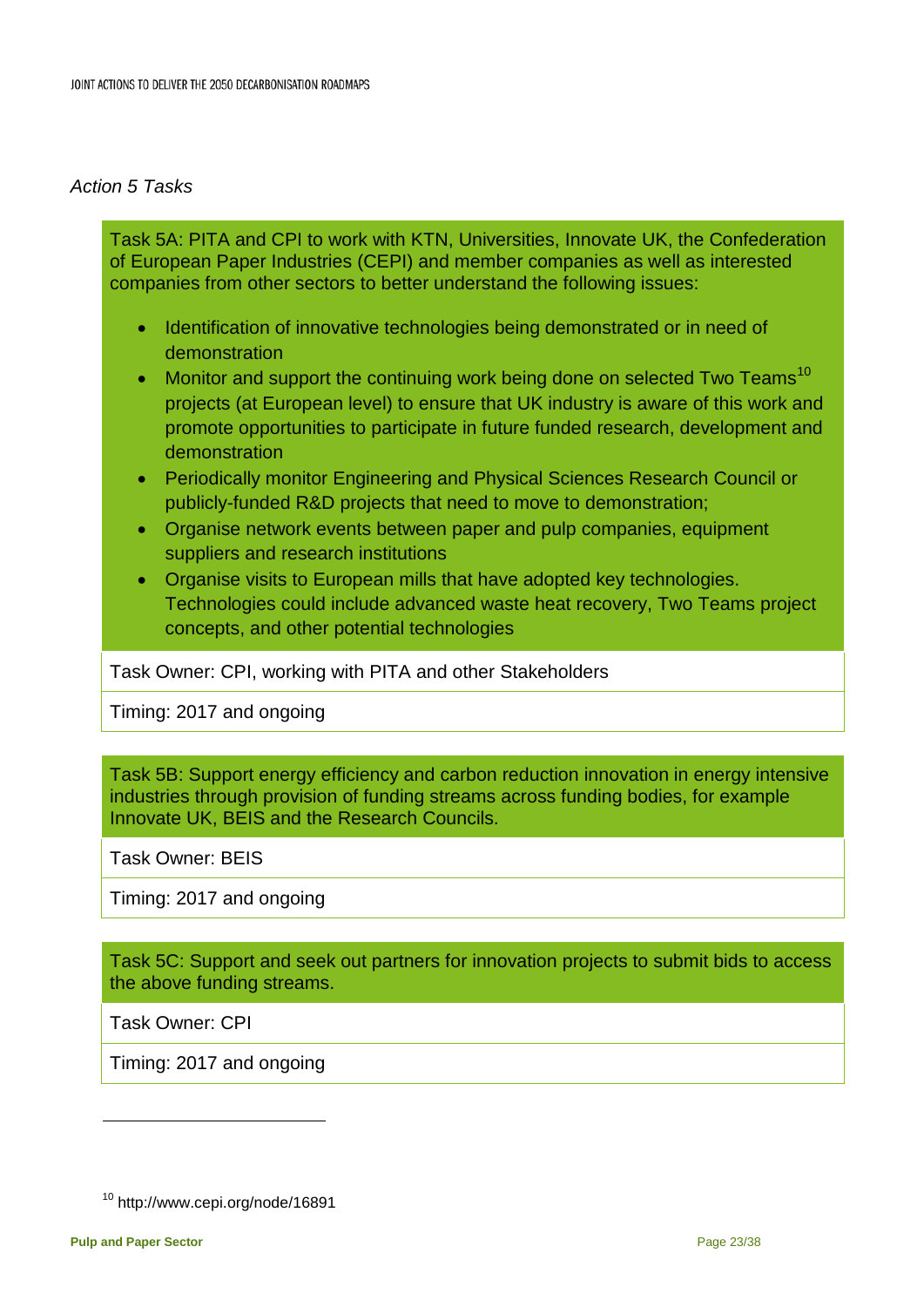Task 5D: BEIS to run a cross-sector Industrial Energy Efficiency Accelerator (IEEA) programme, open to EIIs and worth £9.2m over four years. The accelerator will reduce energy costs for industry by funding the demonstration of close-to-market energy efficiency innovations and their wider roll out across the sector, while leveraging private sector investment.

Task Owner: BEIS

Timing: 2017 – 2021

Task 5E: Facilitate joint industrial research or demonstration projects and consider whether these should be externally managed and/or evaluated.

Task Owner: PITA and CPI supported by individual companies

Timing: 2018 – 2020

Task 5F: Mobilise OEMs at senior level to:

- share innovation ideas and expertise;
- further develop innovations in their equipment (including collaboration with paper-making companies);
- enable technical staff to engage in discussions, demonstrations and proposals.

Task Owner: PITA, supported by CPI

Timing: 2017 and ongoing

Task 5G: Build a framework for how intellectual property rights could be owned and exploited, built on the same principles that CEPI developed for the Two Team project.

Task Owner: CPI, supported by Industry

Timing: 2018 – 2019

Task 5H: CPI to actively disseminate information from CEPI and encourage their members to take an active role in any future innovation-type activity.

Task Owner: CPI, supported by Industry

Timing: 2017 and ongoing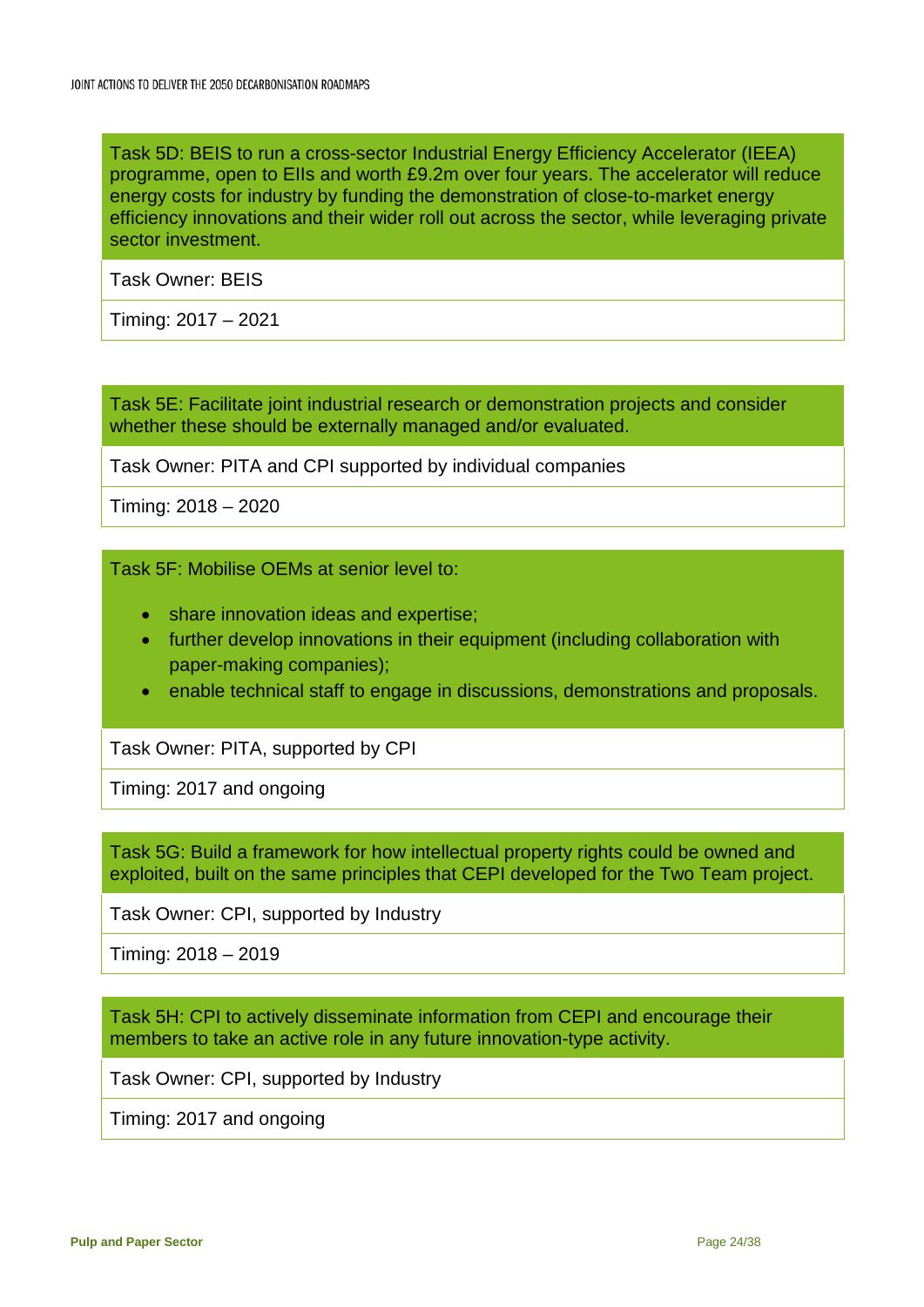Task 5I: Appraise the economics and feasibility of electric boilers, heat pumps and infrared heating and other electrification options to understand to what extent electrification can be used and what is already adopted.

Task Owner: CPI and PITA, supported by Government

Timing: 2020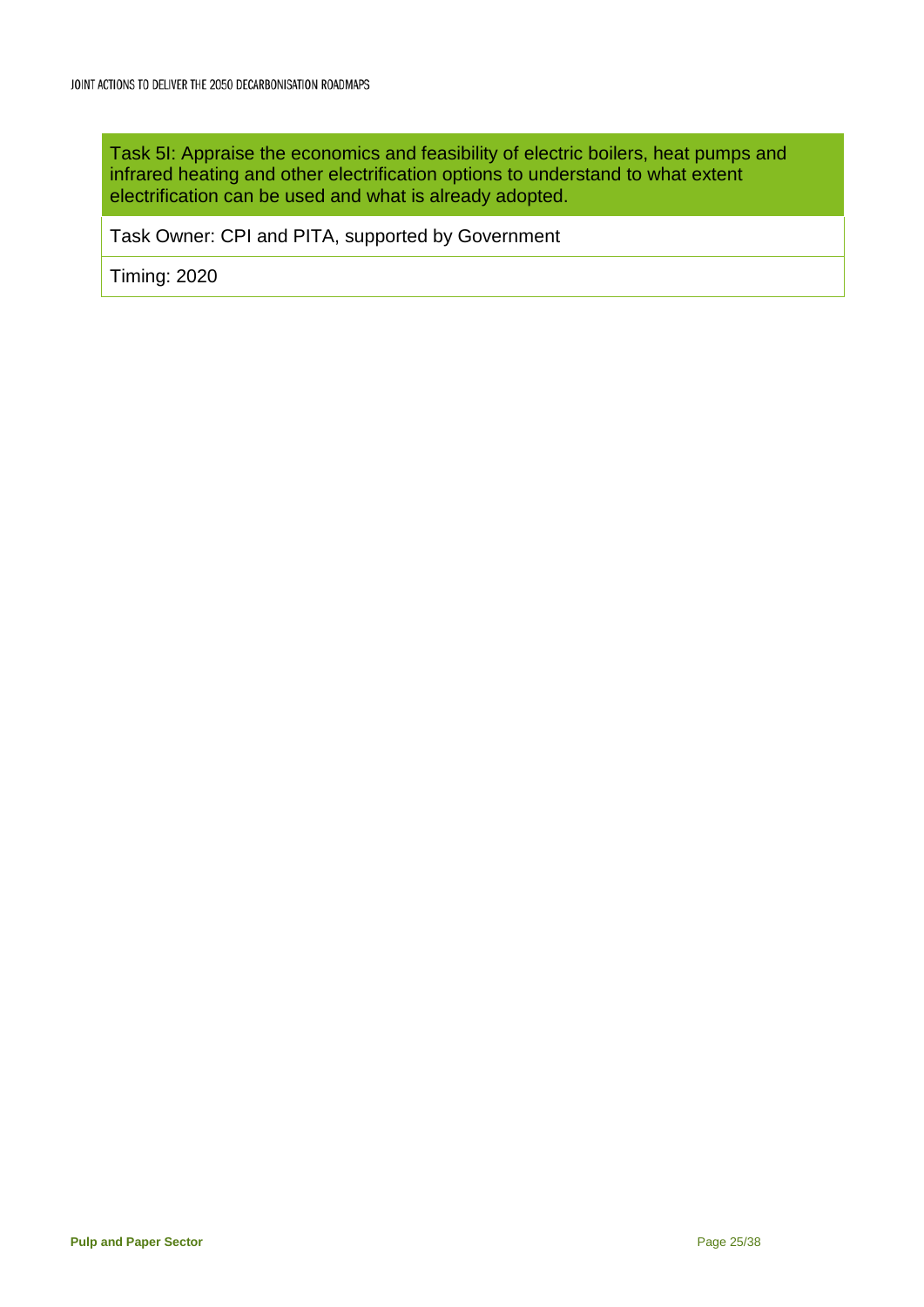# <span id="page-25-0"></span>**2.6 Action 6: Increase activity at R & D stage relating to lowering carbon emissions and improving energy efficiency**

- This action includes promotion of the UK as a place to conduct R&D and identification of the paper and pulp sector's 'R&D needs' to enable increased collaboration between the sector and research institutions on energy efficiency, decarbonisation and production processes.
- The objective of the action is to increase both (i) material-related R&D activity and applications in the pulp and paper sector and (ii) knowledge of the sector's innovation needs within the R& D community.
- This action is short term, but aiming to stimulate long term R&D activities and long term demonstration projects (see action 5 above). There are also links to action 7 (biorefining) and action 8 (value chain collaboration).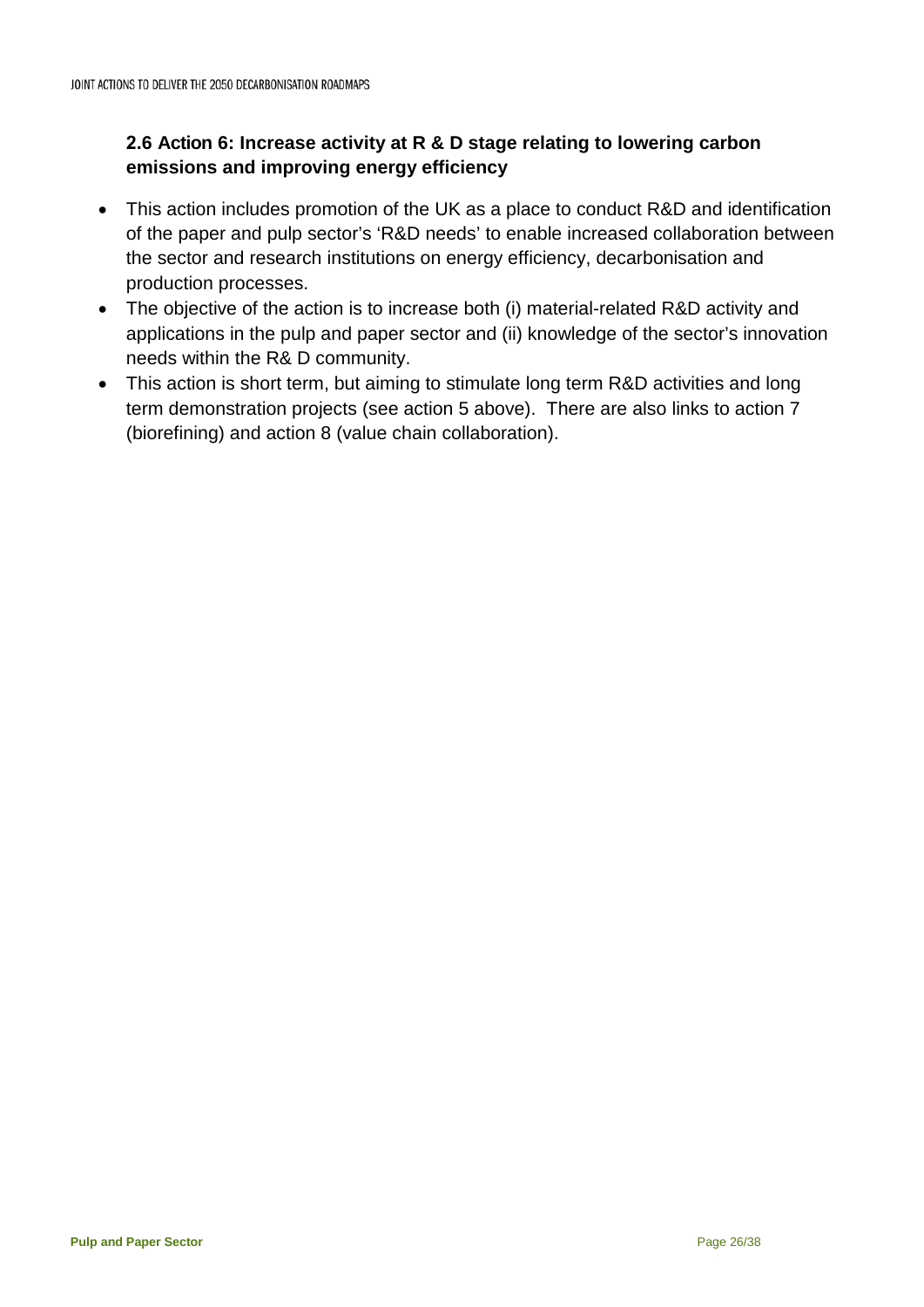#### *Action 6 Tasks*

Task 6A: Map existing UK research expertise and areas of strength related to energy efficiency and decarbonisation that may be applicable to the pulp and paper sector.

Task Owner: KTN supported by PITA and CPI

Timing: 2017 - 2018

Task 6B: Promote UK industry as a place to conduct R&D by publishing relevant R&D needs over different timeframes and searching for partners to work on them.

Task Owner: PITA

Timing: 2017 and ongoing

Task 6C: Identify areas of research needs of the pulp and paper industry and promote these to universities by issuing challenge-led calls for innovation that could be worked on by Masters and PhD students.

Task Owner: PITA

Timing: 2017 and ongoing

Task 6D: Identify how the pulp and paper industry can access R&D funding from the new National Productivity Investment Fund.

Task Owner: BEIS

Timing: 2017-2018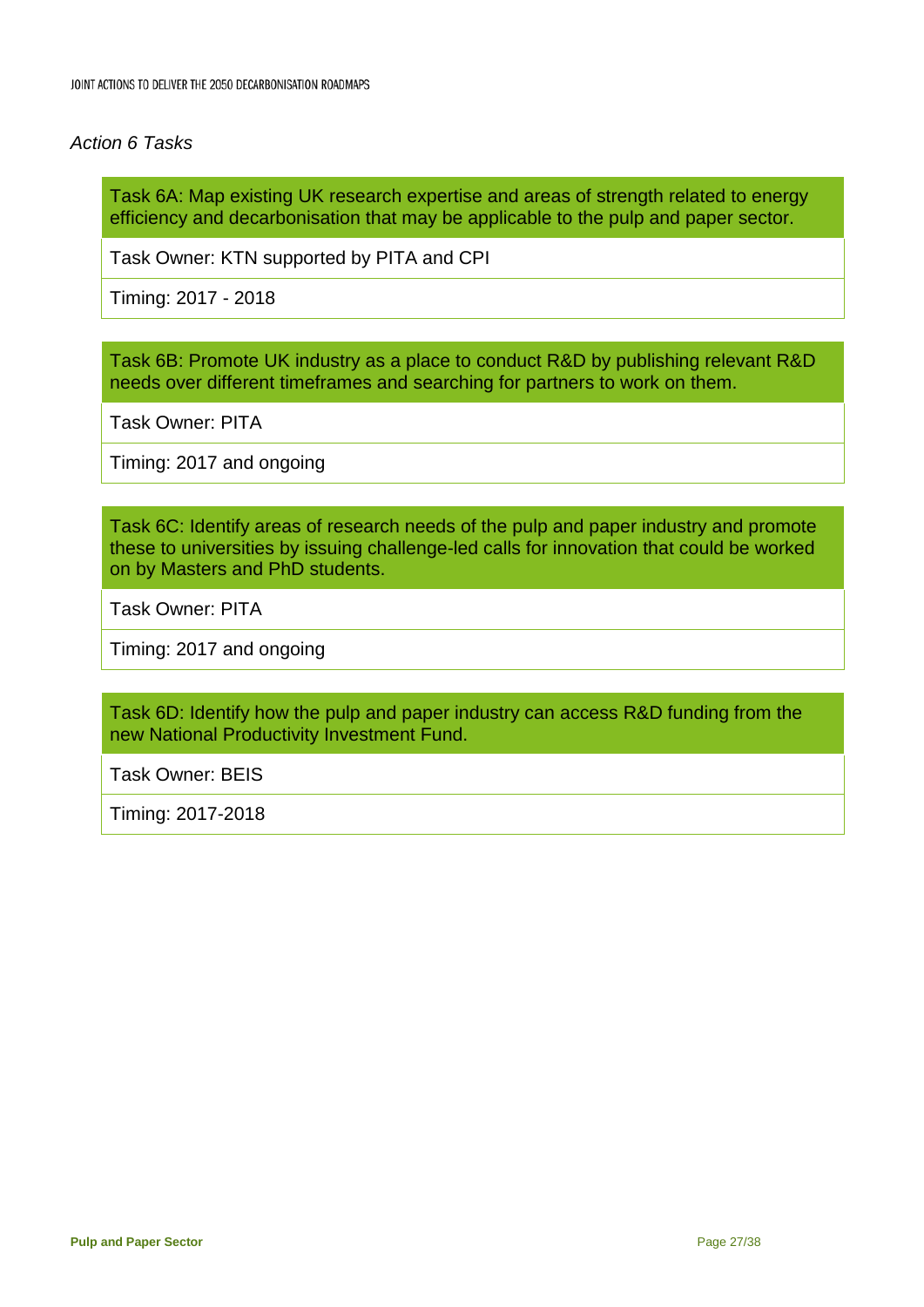# <span id="page-27-0"></span>**2.7 Action 7: Contribute UK pulp and paper expertise to bolster UK biorefining initiatives and to develop the bio-economy.**

- This action aims to create a joined-up UK biorefining roadmap, includes assessment of existing research projects to develop a framework for the development of the bioeconomy and what this means for the UK pulp and paper sector and biorefining.
- The objective of the action is to evaluate the potential for economic value as a result of biorefining activities and the 'bio-economy'.
- This action is short term with the aim at stimulating longer term biorefining activities for example through long term demonstration projects (see action 5 above).
- This action also links to action 4 (bioenergy), action 5 (demonstration projects) and action 6 (increased R&D).
- Implementation of this action will result in a framework to deliver enhanced development of the UK bio-economy and specifically the UK pulp and paper sector's role – with a focus on biorefining.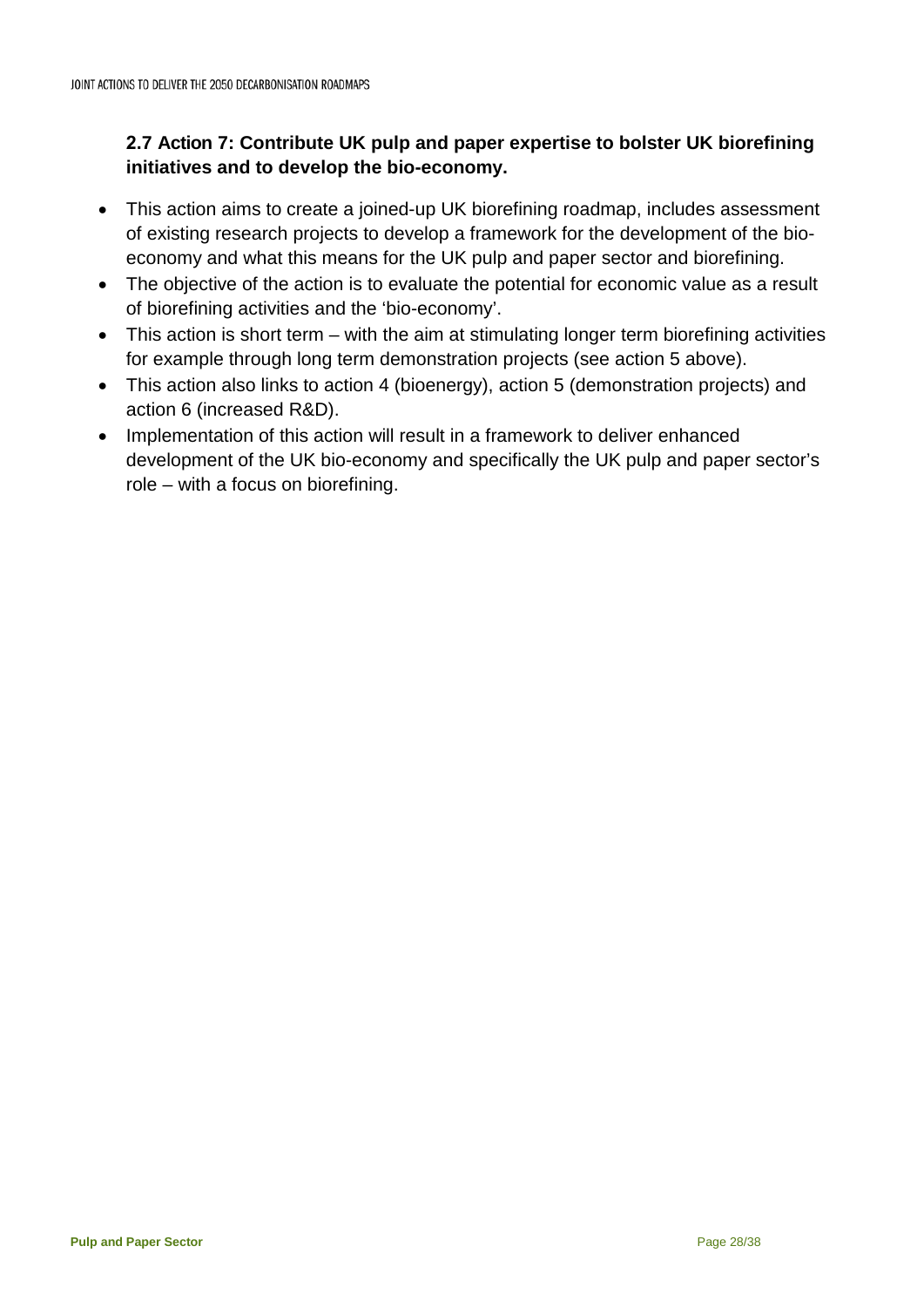#### *Action 7 Tasks*

Task 7A: Assess biorefining initiatives in other countries or sectors and consider their applicability to the UK, similar to the Bio-Based Industries Public-Private Partnership from the European Commission.

Task Owner: PITA supported by CPI, KTN, Centre for Process Innovation<sup>[11](#page-28-0)</sup>

Timing: 2017 – 2020

Task 7B: Work with relevant sectors and stakeholders to establish a UK biorefining roadmap (to complement existing activities). In addition to pulp and paper, sectors with a potential interest are chemicals, food and drink, waste management and agriculture. The UK roadmap would need to quantitatively estimate potential added value to each of the key stakeholder groups, and if considered of value, define the key actions for specific actors.

Task Owner: BEIS

Timing: 2017 – 2020

<span id="page-28-0"></span><sup>&</sup>lt;sup>11</sup> Note that the Centre for Process Innovation is not to be confused with the Confederation of Paper Industries (CPI) – although they have the same acronym. In this plan – Centre for Process Innovation is always written in full.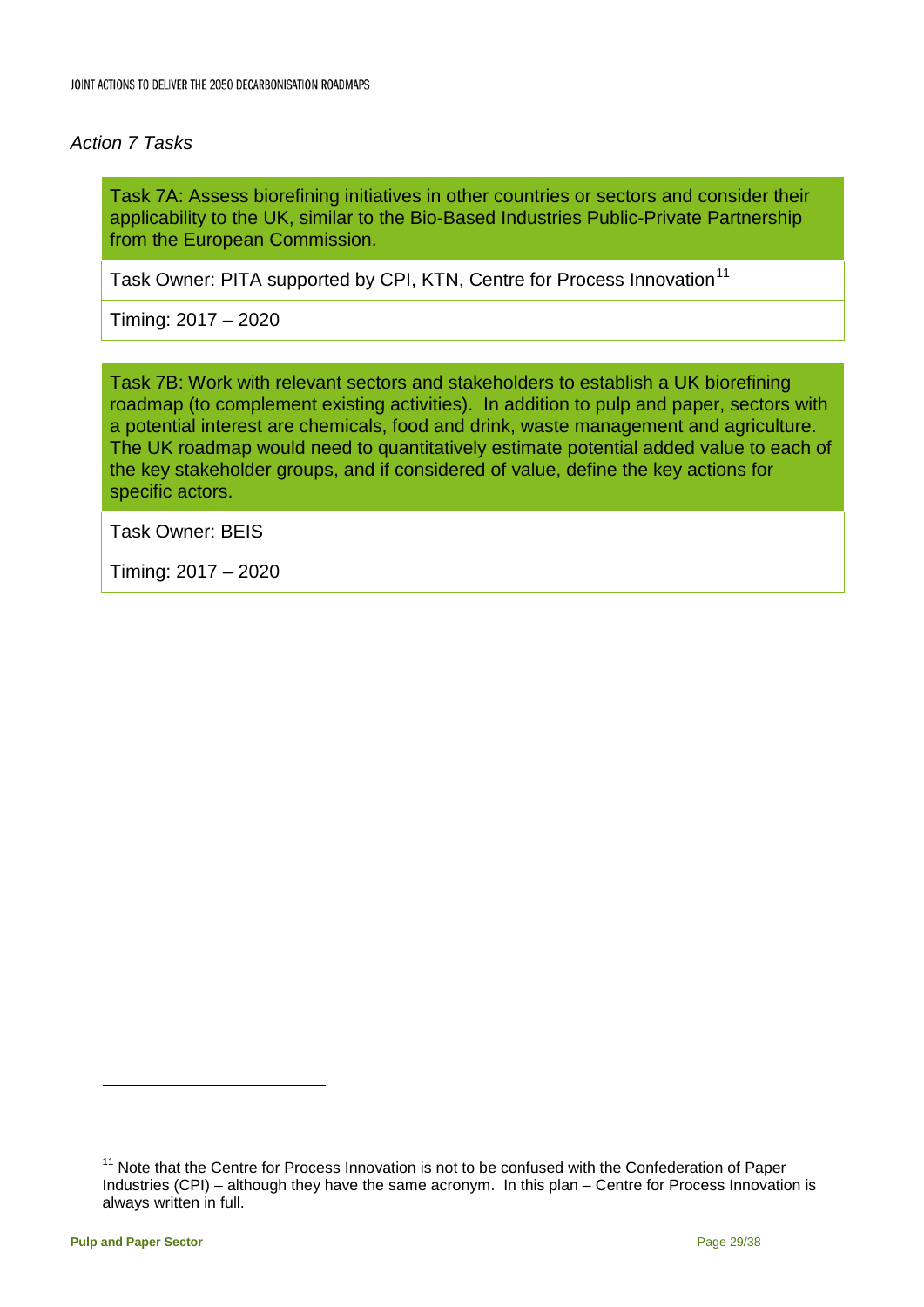# <span id="page-29-0"></span>**2.8 Action 8: Value Chain Collaboration in the UK pulp and paper sector**

- This action concerns value chain collaboration to identify and deliver improvements with regards to feedstock (both recycled and virgin), production and products. Specific tasks cover improved collaboration within sub-sectors, better separation to improve recovered fibre feedstock and material efficiency
- The objective of the action is to reduce carbon emissions from the UK sector while maintaining or increasing value through value chain collaboration. For example, the low quality of paper collected for recycling results in higher energy and processing costs for mills due to screening, sorting and processing out of contaminate materials. Accordingly this action includes a task to improve the quality of recovered fibre feedstock and reduce these costs
- The initial tasks are short term, but they may lead to longer term actions and projects.
- This action links to action 3 (as value chain collaboration may deliver improved energy efficiency)
- Implementation of this action will enable stakeholders to investigate opportunities within value chains, lower specific energy (due to improved recovered fibre feedstock) and lower emissions through material efficiency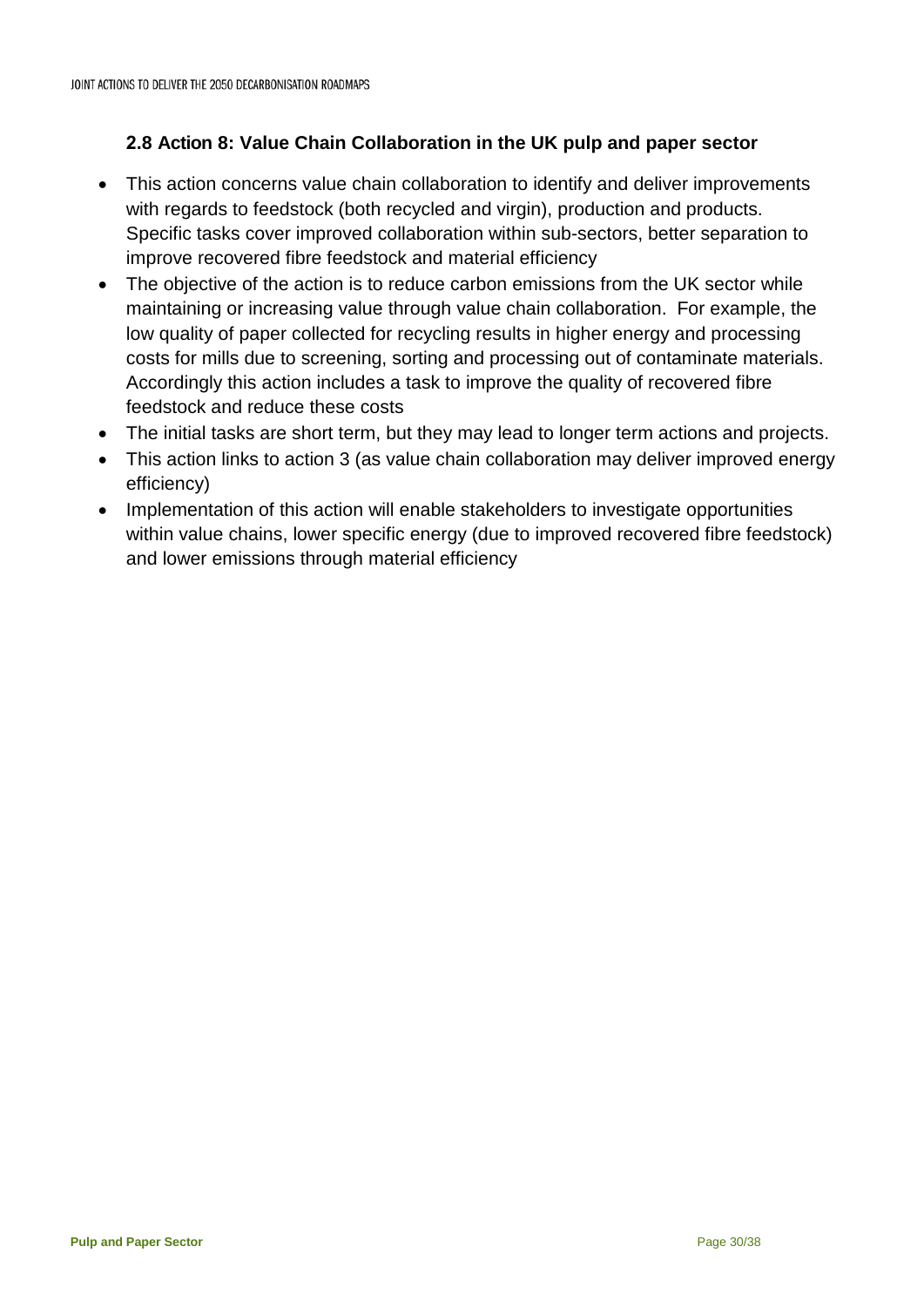#### *Action 8 Tasks*

Task 8A: Define and deliver an initiative to stimulate collaboration of the UK pulp and paper value chains.

Task Owner: CPI and PITA linked to the Industrial Strategy

Timing: 2017 – 2018

Task 8B: Promote better recycling processes to collect high quality recycled paper.

Task Owner: PITA, CPI supported by WRAP and other Stakeholders

Timing: 2017 and ongoing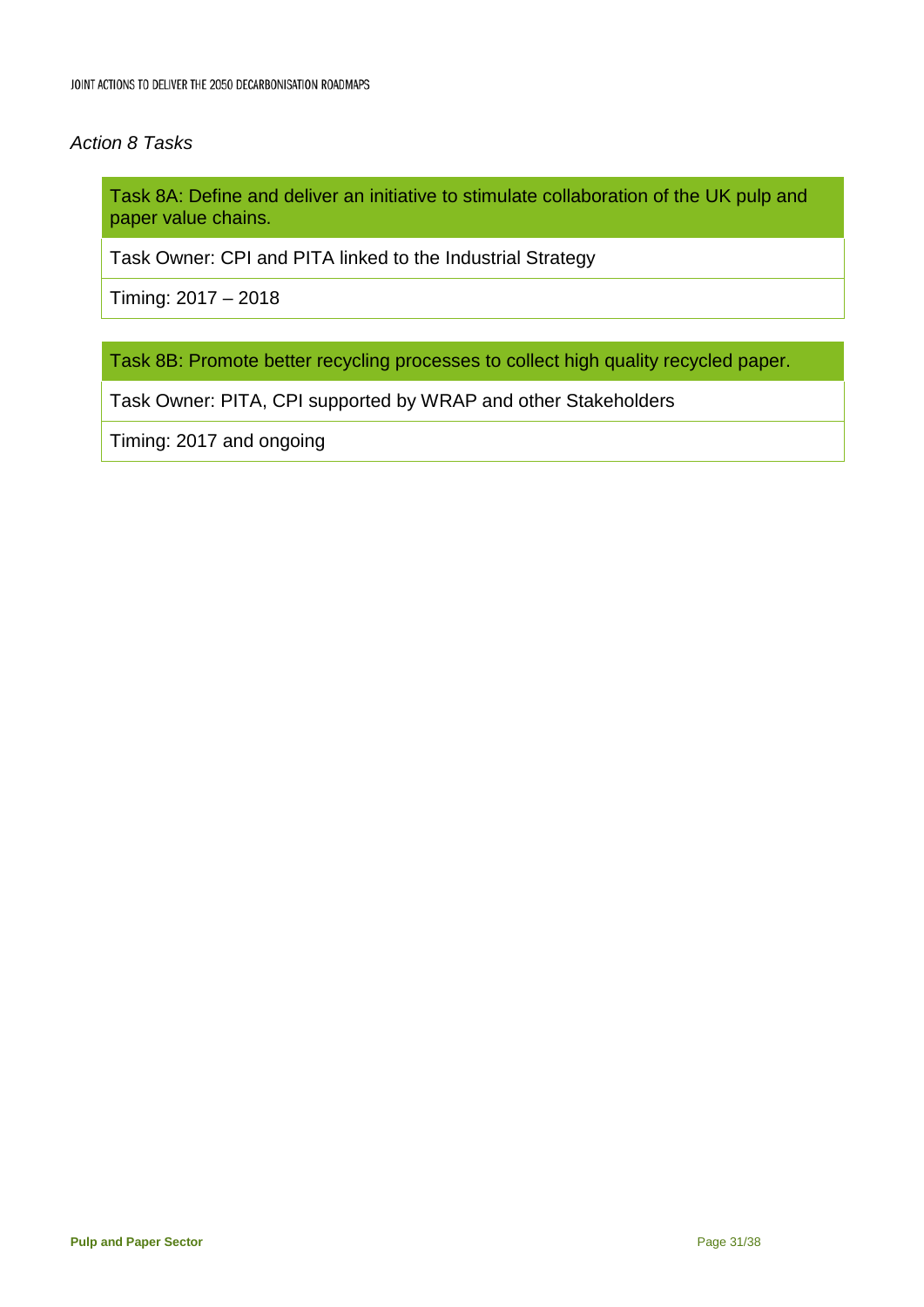## <span id="page-31-0"></span>**2.9 Action 9: Provide leadership and strategy in the UK pulp and paper sector**

- Develop a UK pulp and paper sector strategy to include long term objectives, energy efficiency, GHG emissions reductions and five year plans based on the other actions in this plan and taking into account company business strategies. The strategy should retain existing strengths and build future opportunities and growth.
- The objective is to deliver a sustainable and competitive pulp and paper sector to overcome short term challenges and ensure long-term success.
- This action begins in 2017 with agreement of the strategy and extends to the long term through regular review and monitoring of the five-year plans.
- This action links to all other actions.
- Implementation of this action will result in a framework to deliver enhanced development of the UK pulp and paper sector in the context of decarbonisation and competitiveness.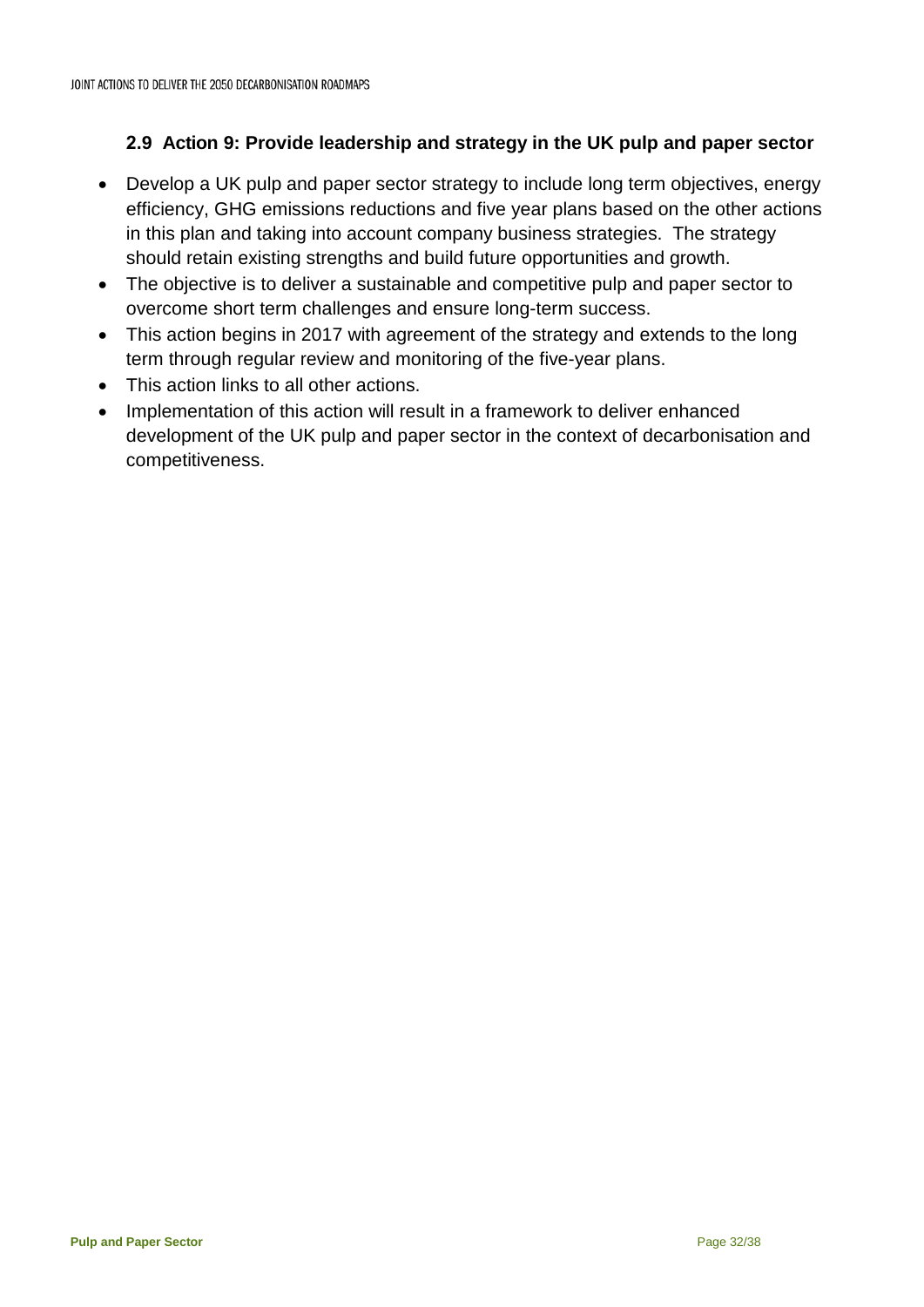#### *Action 9 Tasks*

Task 9A: Establish a UK sector strategy to include long term objectives based on the other actions in this plan

Task Owner: CPI

Timing: 2017 - 2018

Task 9B: Encourage UK pulp and paper companies to publish their business strategy informed by UK sector strategy

Task Owner: CPI

Timing: 2017 and ongoing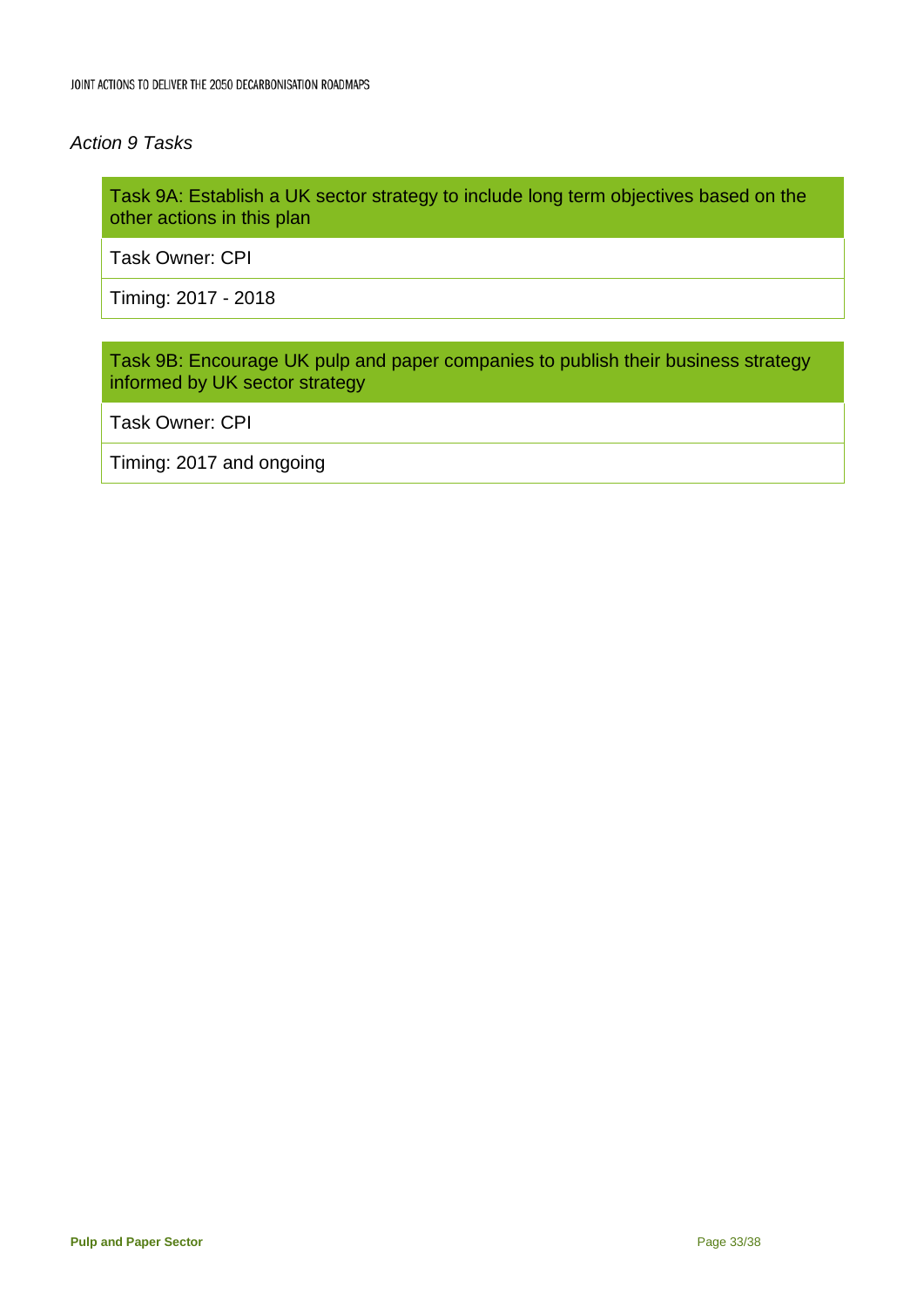# <span id="page-33-0"></span>**2.10 Action 10: Embedded renewable generation, demand side management and energy storage in the pulp and paper sector**

- Identify and deliver opportunities to use energy storage and demand side management in combination with increased renewable deployment – either embedded on-site, via private wire or via the network.
- The objective of the action is to integrate the emerging opportunities of energy storage, addressing intermittent renewable generation on the network, and supporting embedded renewable generation and demand side response to simultaneously lower carbon emissions and energy costs.
- This action begins with short term tasks but extends to long term opportunities.
- Implementation of this action could result in a multitude of benefits including lower carbon emissions due to increased use of renewables, lower energy costs and better matching of supply and demand and boosting the productivity of the energy network.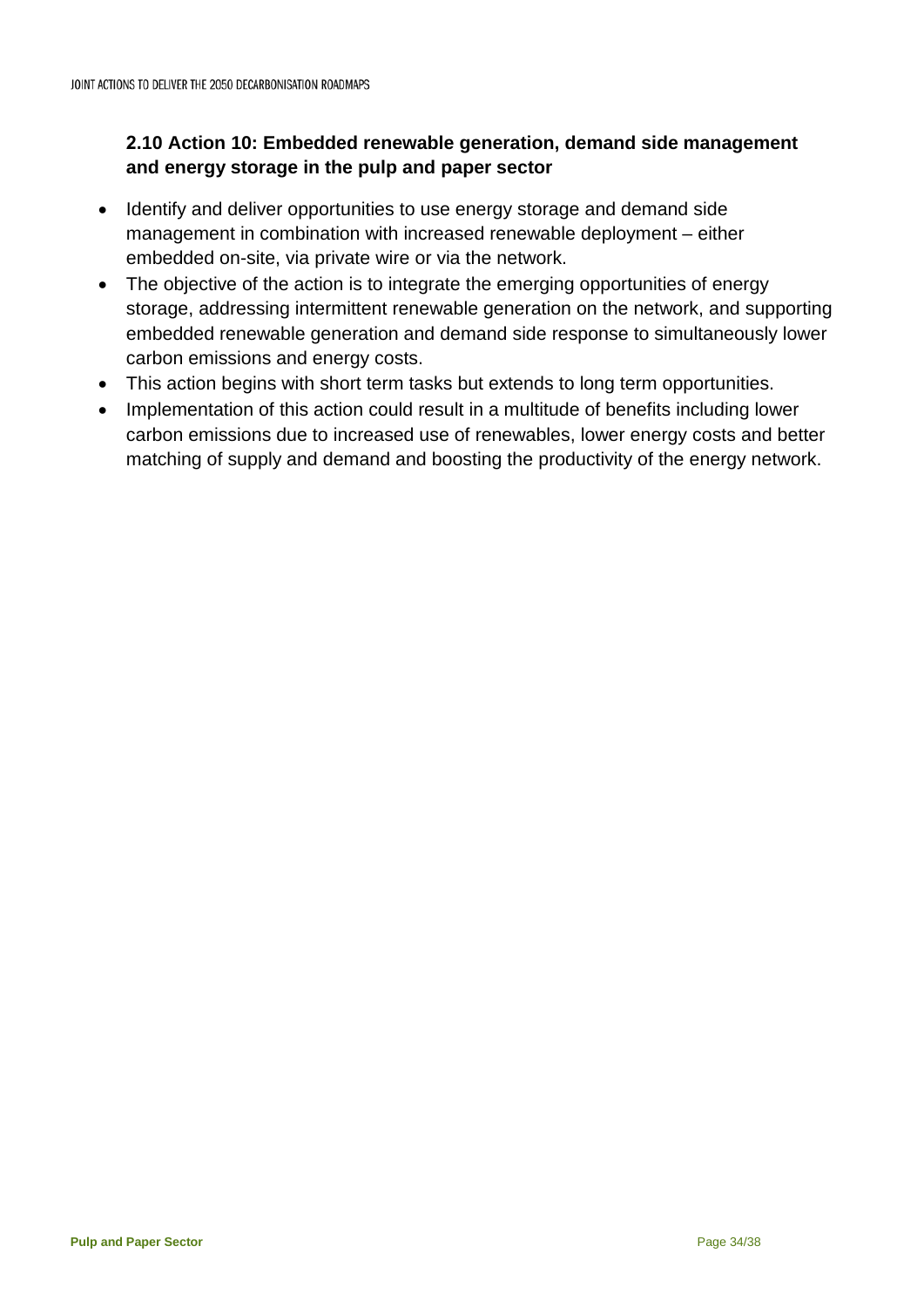#### *Action 10 Tasks*

Task 10A: Explore which areas might benefit from electricity demand flexibility and how Government can support the transitions to a more flexible electricity system focussing on whether there is a rationale for regulatory involvement to support larger industrial and commercials consumers to provide demand-side response and clarifying the role of aggregators and their relationship with other electricity industry parties.

Task Owner: Ofgem

Timing: 2017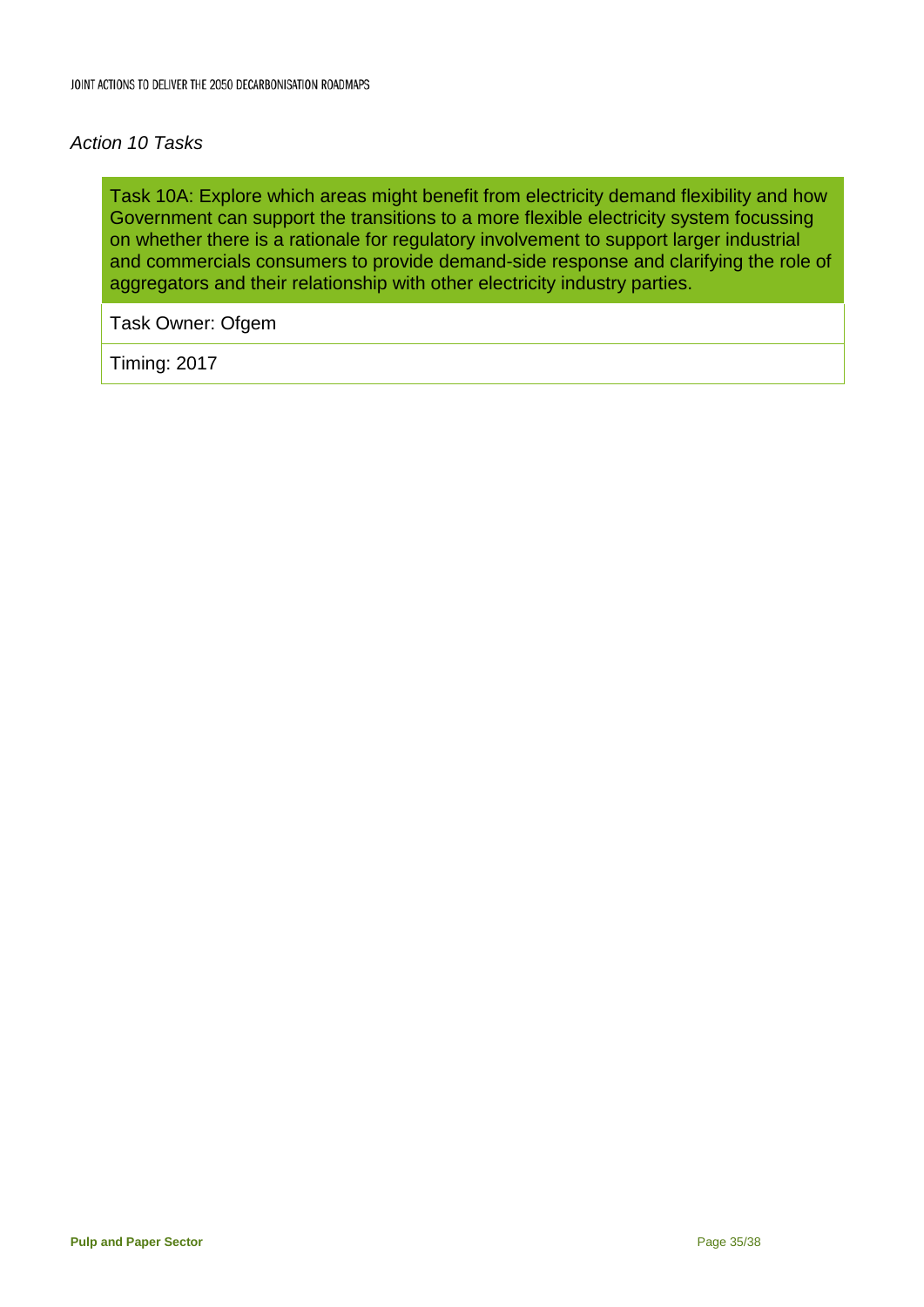## <span id="page-35-0"></span>**2.11 Action 11: Consider the case for further investment in CHP in the sector**

- Identify initiatives which would make investment in gas or biomass Combined Heat & Power (CHP) more attractive for sector operators.
- Most of the larger paper mills already have CHP but there is potential to expand coverage to medium-sized and smaller mills – and to ensure that life-expired CHP at larger mills is replaced with new CHP and not with boilers. These CHP could be gas turbine, gas engine or biomass – their relative carbon footprint will be assessed against grid decarbonisation predictions and economic considerations.
- The actual deployment of CHP has always fallen significantly below Government estimates. This work will aim to understand the reasons for this disparity.
- This action is about short term tasks as utilising natural gas fuel will not necessarily offer significant enough carbon savings post-2035 even if consumed in CHP plant.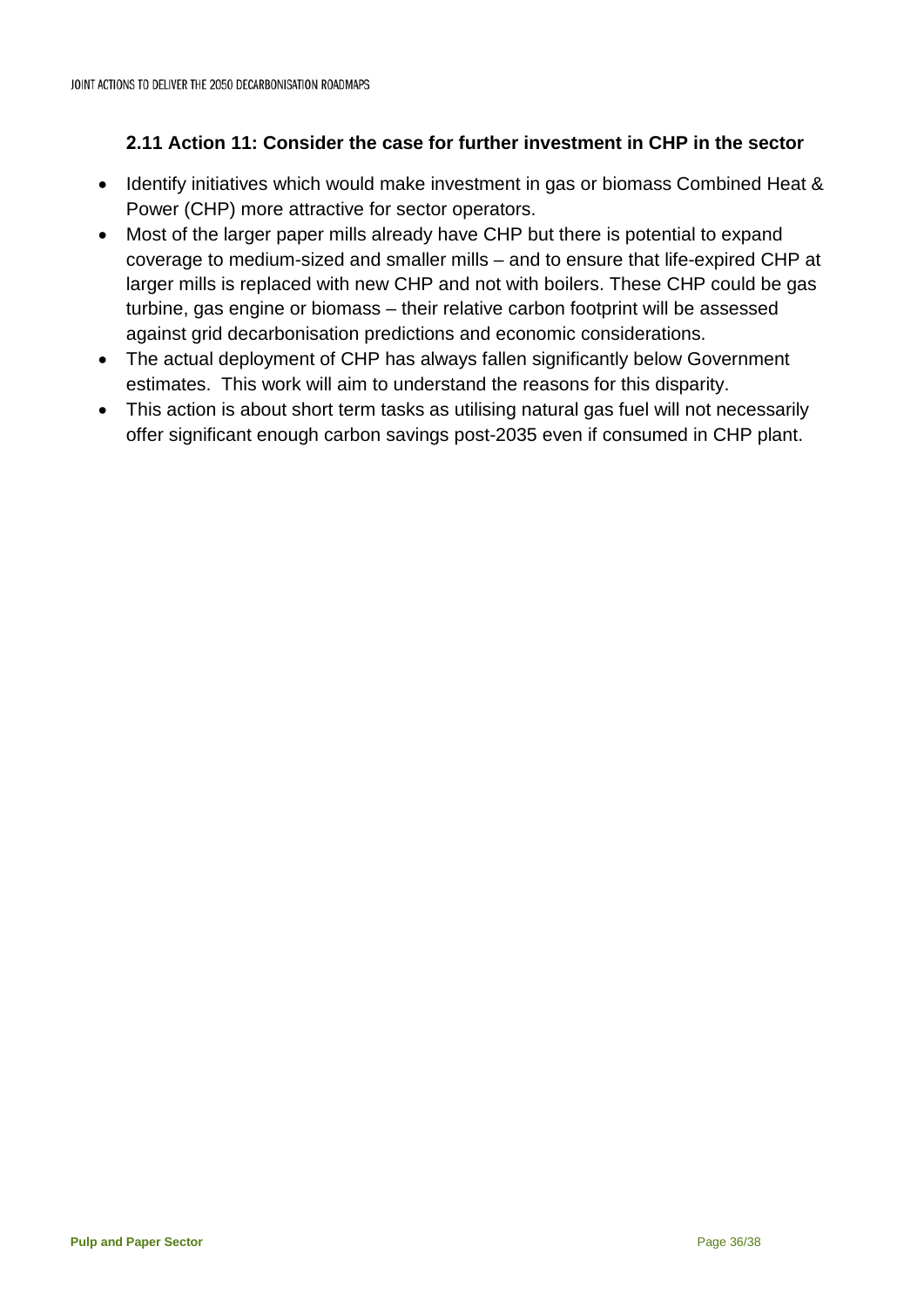#### *Action 11 Tasks*

Task 11A: Revisit the 2014 internal DECC study on deployment of CHP and update with latest energy and economic estimates, including for biomass, based on the DECC research. Factors affecting the uptake of gas CHP and Tackling Non-Financial Barriers to Gas CHP

Task Owner: BEIS

Timing: 2017-2018